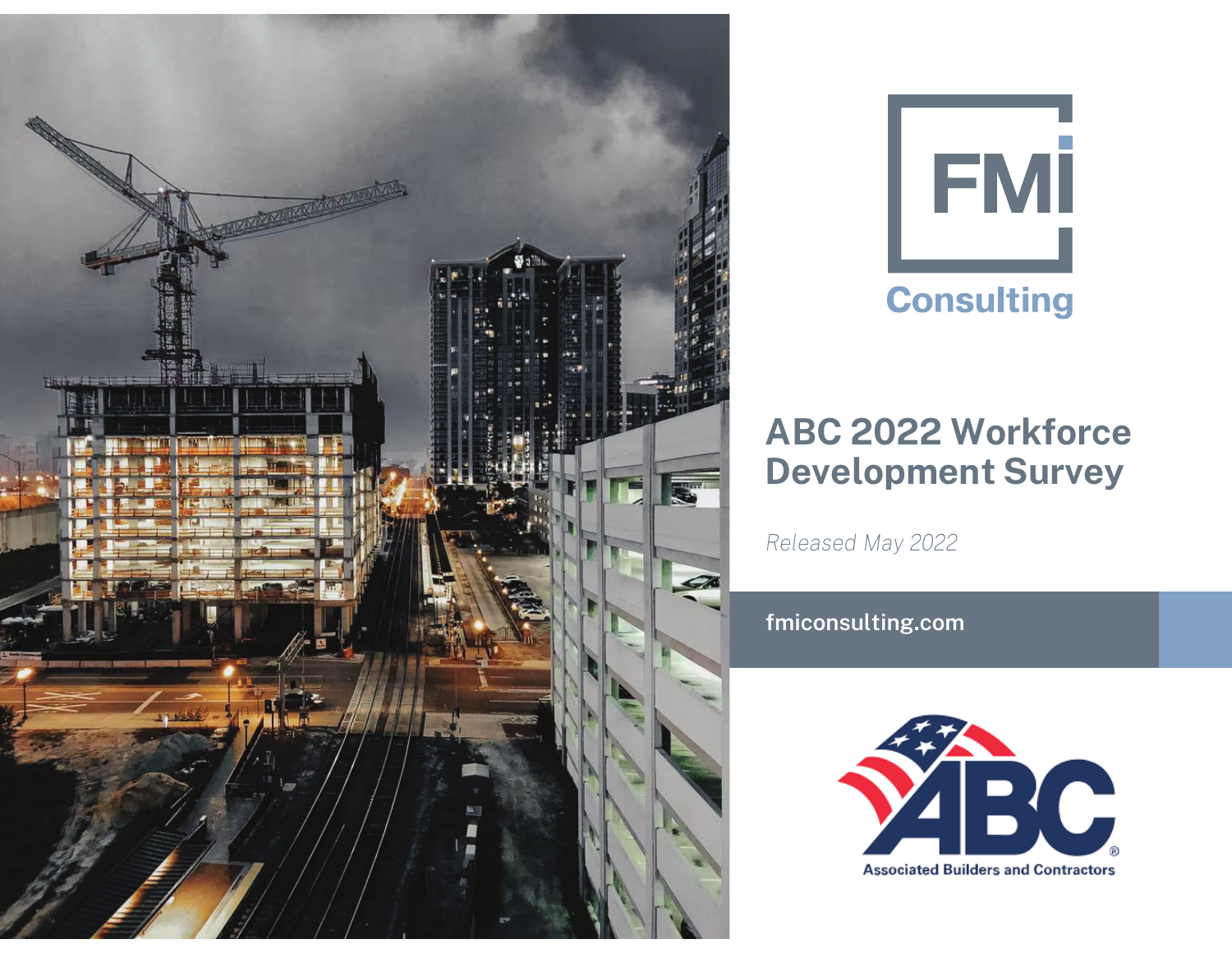## **Table of Contents**

| <b>Section</b>                        | Page |
|---------------------------------------|------|
| <b>Management Summary</b>             | 3    |
| <b>Key Findings</b>                   | 12   |
| Workforce Development                 | 13   |
| <b>Development Practices</b>          | 19   |
| <b>Contractor Survey Demographics</b> | 29   |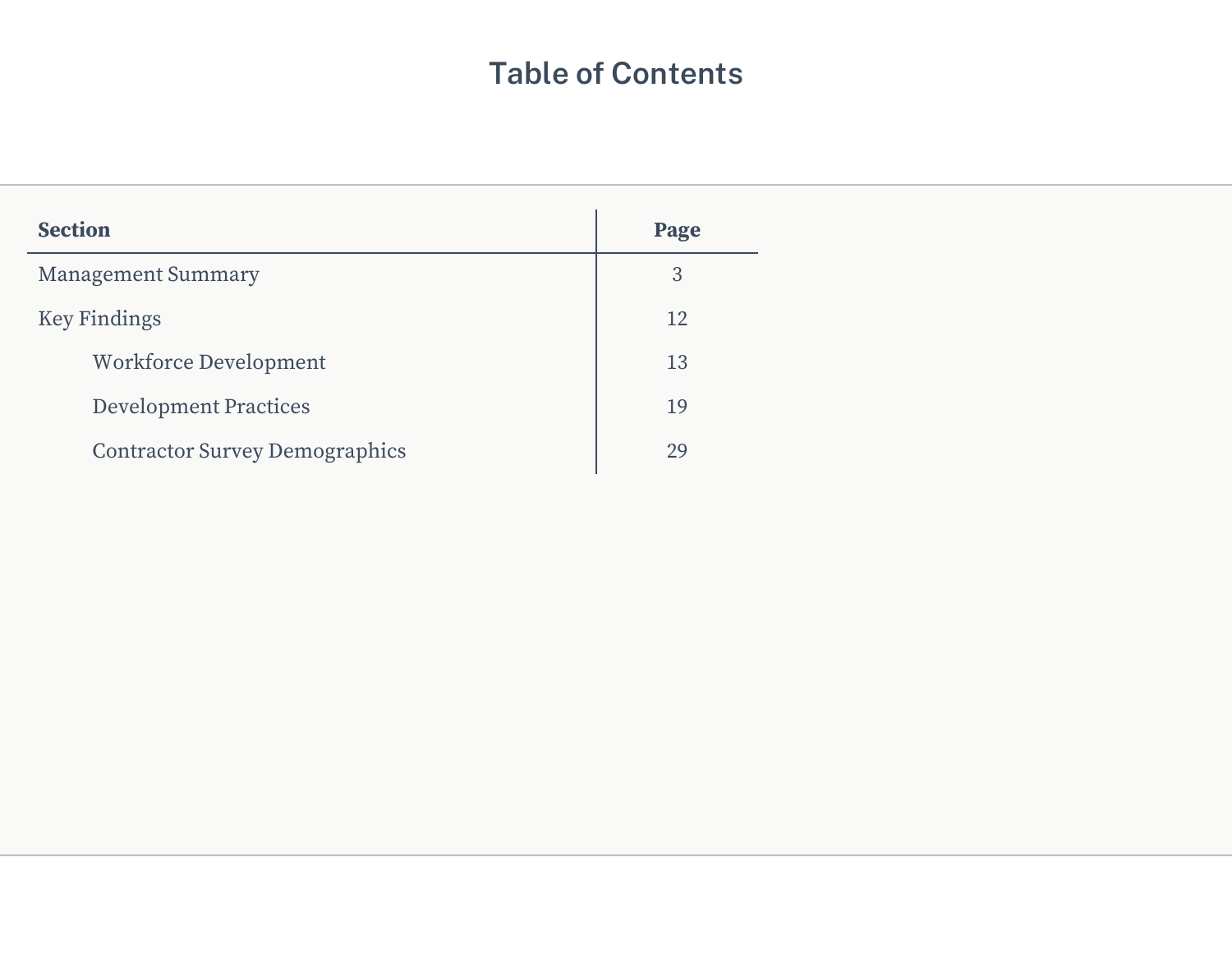

# Management **Summary**

*Section 1*

**fmiconsulting.com**

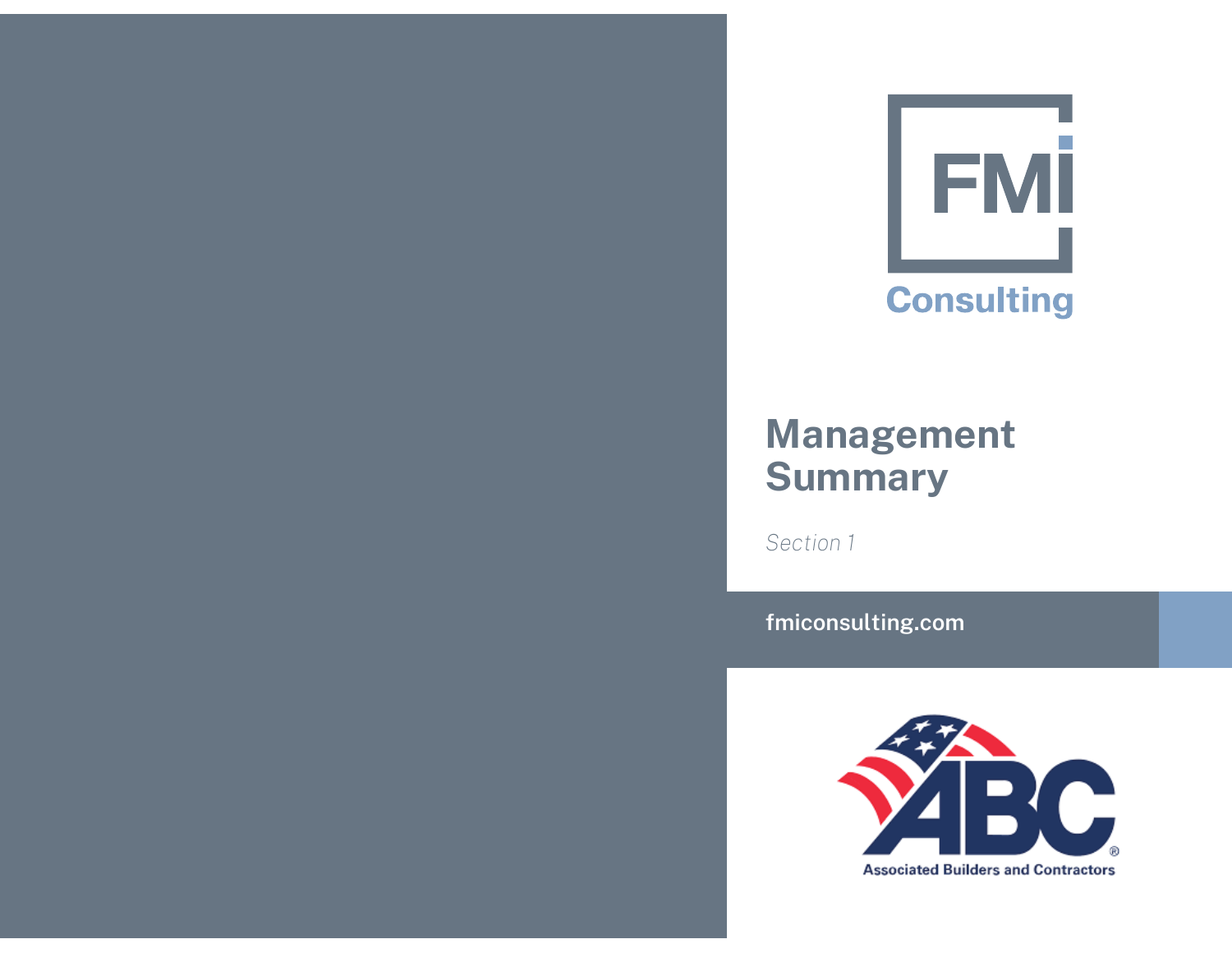# Methodology

- ABC distributed the survey to the ABC contractor membership list beginning on Jan. 4, 2022, and the survey was closed on Feb. 18, 2022.
- After removing duplicate and incomplete responses, the sample response rate was 8% of all ABC contractor members. The large sample size and the distribution of responses across categories gave FMI confidence to model the total investment of ABC contractor members.
- FMI's model of total workforce development and education investment was built from 21 distinct categories based on contractor type and annual revenue. Using survey data on total workforce development and education budgets, FMI cleaned and corrected data related to per-person spending within each education type. FMI assigned each contractor category a typical number of course attendees educated and per-person investment for each education type (leadership, safety, craft/ trade).
- FMI multiplied the number of course attendees educated by the amount spent per course attendee to calculate the investment per firm in each category. The amount per firm was multiplied by the number of ABC member contractors in each of those categories, based on ABC and survey data.
- The final sum (\$1.6 billion) is intended as a conservative estimate of total workforce education investment made by ABC member contractors, as the largest ABC member contractors were assumed to have revenues no greater than \$2 billion.
- The results of the survey are contained in the subsequent report.<sup>1</sup>

<sup>&</sup>lt;sup>1</sup>All charts and graphs are rounded to the nearest whole number.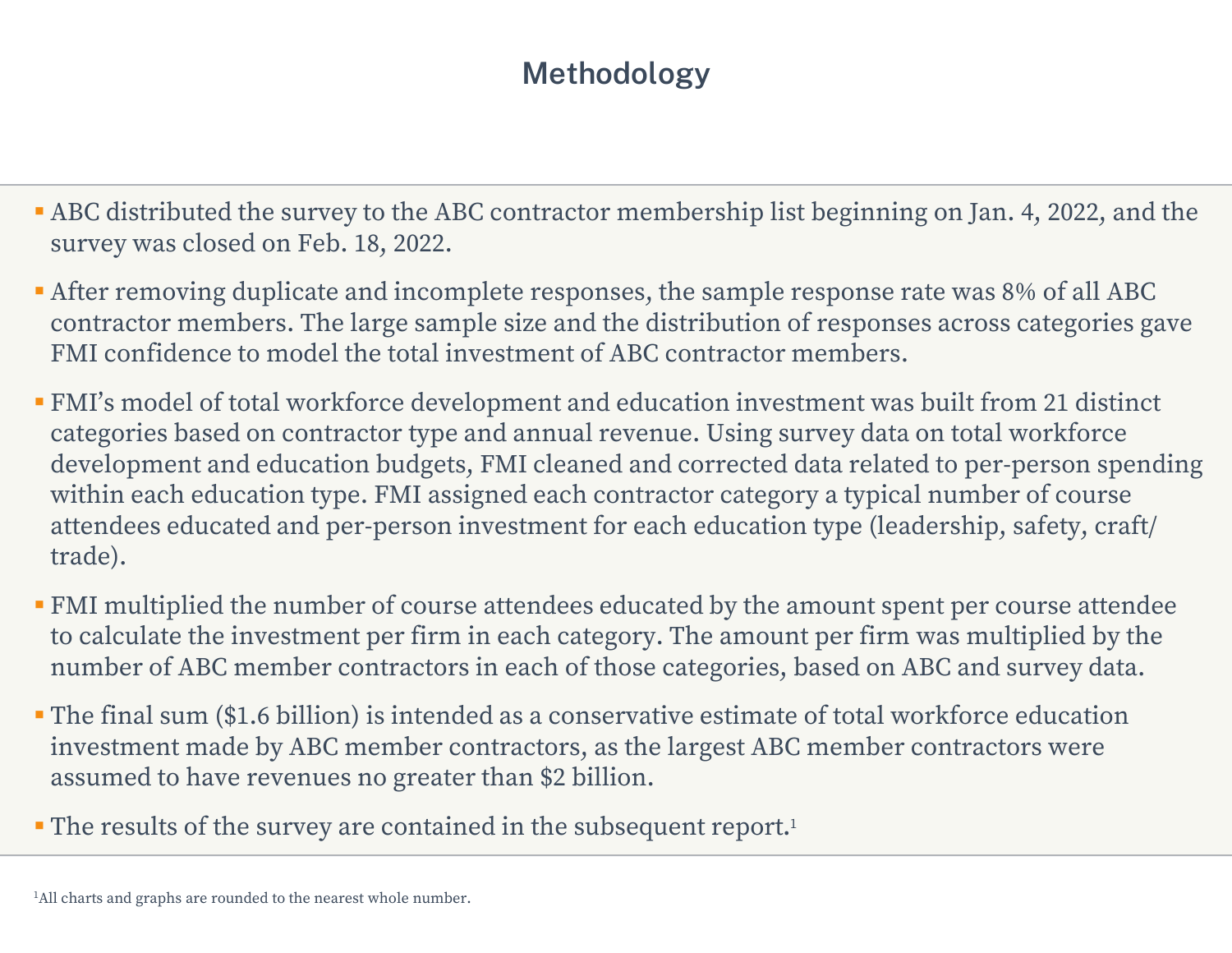## **Highlights from the ABC 2022 Workforce Development Survey**

**Management Summary** Source(s): ABC, FMI

- **-ABC** member contractors invested \$1.6 billion in workforce development in 2021 to educate more than 1.3 million course attendees.
- **-ABC** contractors invested an average of 7.4% of payroll on workforce development in 2021, down slightly from 8.4% in 2020.
- Safety education accounts for the greatest share (56%) of total workforce investment, though investment in craft/trade education increased significantly from 2020, up from 22% to 34% in 2021.
- All three education areas received similar levels of investment from ABC member firms in 2021, showing an increase in focus on leadership and craft/trade education from the prior year.
- Compared to 2020, general and construction management contractors have increased their share of the total workforce development investment, growing to 65% in 2021 from 58% in 2020.
- **Women in management/supervisory roles ticked up to 19% in 2021 from 17% in 2020,** and women in craft/trade roles increased from 14% to 15% year over year.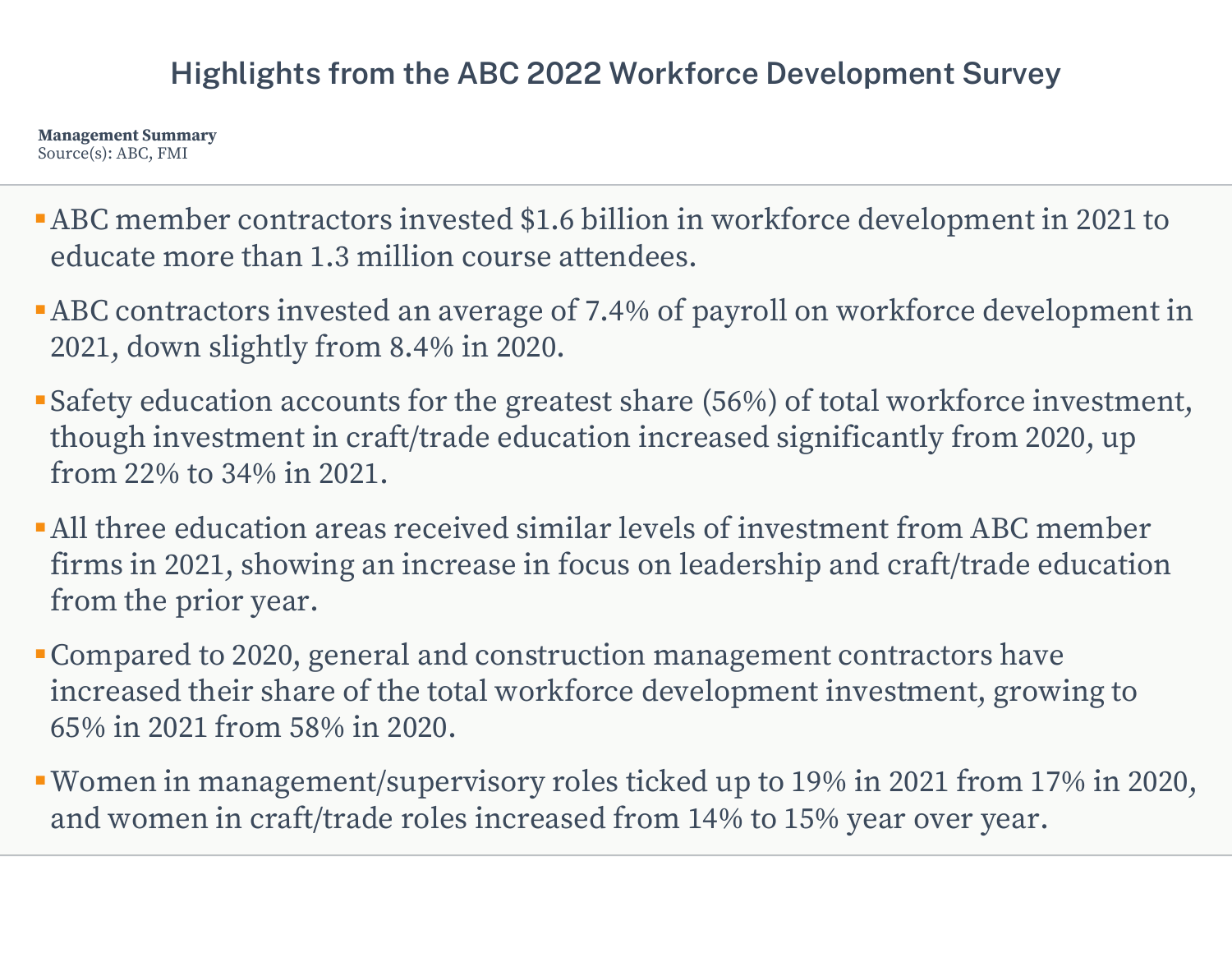## **ABC member contractors invested an average of \$112,412 on workforce development and education.**

#### **Model Summary**

|                                                                   | <b>General contractor/</b><br>construction managers                                 | <b>Trade or specialty</b>                                                           | Heavy/civil/utility                                                                 | <b>Overall</b>                                                                      |
|-------------------------------------------------------------------|-------------------------------------------------------------------------------------|-------------------------------------------------------------------------------------|-------------------------------------------------------------------------------------|-------------------------------------------------------------------------------------|
| <b>ABC</b> members by type<br>(number of firms)                   | 3,621                                                                               | 10,253                                                                              | 772                                                                                 | 14,646                                                                              |
| <b>Total education</b><br>investment (\$)                         | \$1,072,927,828                                                                     | \$545,604,739                                                                       | \$27,849,454                                                                        | \$1,646,382,021                                                                     |
| <b>Number of course attendees</b><br>educated in each course type | Leadership: 57,854<br>Safety: 287,654<br>Craft/trade: 170,367                       | Leadership: 83,045<br>Safety: 441,208<br>Craft/trade: 265,330                       | Leadership: 3,560<br>Safety: 23,277<br>Craft/trade: 12,416                          | Leadership: 144,459<br>Safety: 752,139<br>Craft/trade: 448,114                      |
| Per-attendee investment (\$)                                      | Leadership: \$2,515<br>Safety: \$2,355<br>Craft/trade: \$2,066                      | Leadership: \$2,229<br>Safety: \$2,227<br>Craft/trade: \$2,346                      | Leadership: \$1,317<br>Safety: \$1,535<br>Craft/trade: \$1,466                      | Leadership: \$2,226<br>Safety: \$2,200<br>Craft/trade: \$2,227                      |
| <b>Student distribution by role</b>                               | Senior leader: 8%<br>Project manager: 12%<br>Field manager: 15%<br>Craft/trade: 65% | Senior leader: 9%<br>Project manager: 10%<br>Field manager: 19%<br>Craft/trade: 62% | Senior leader: 5%<br>Project manager: 15%<br>Field manager: 21%<br>Craft/trade: 59% | Senior leader: 9%<br>Project manager: 11%<br>Field manager: 17%<br>Craft/trade: 63% |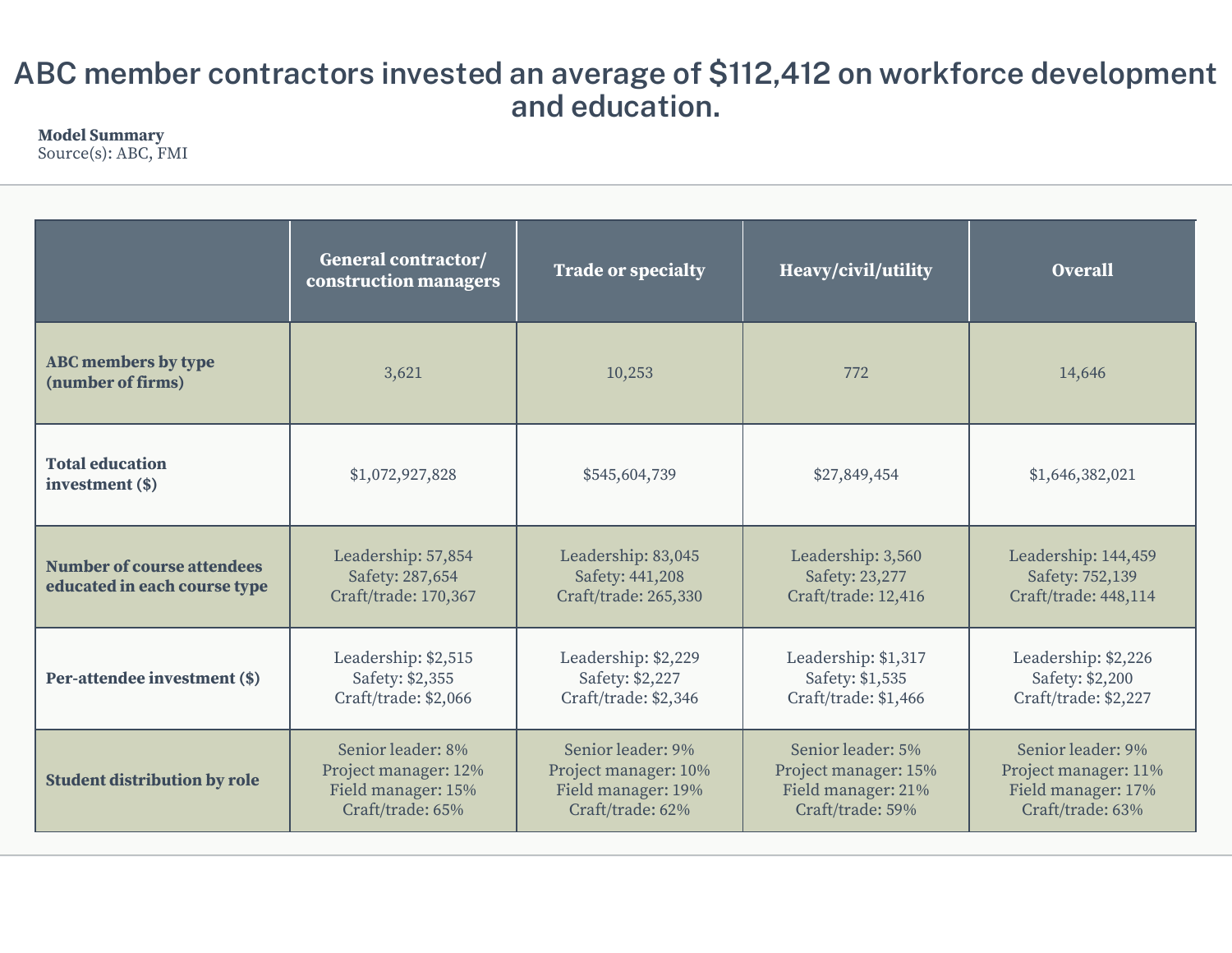**The number of course attendees educated by ABC member contractors rebounded significantly in 2021 to 1.3 million, eclipsing the pre-pandemic figure of 1.1 million.**

**Model Summary** Source(s): ABC, FMI

|                                                 |                     | 2021            | 2020            | 2019            |
|-------------------------------------------------|---------------------|-----------------|-----------------|-----------------|
| <b>Number of course attendees</b><br>educated   | Leadership          | 144,459         | 57,303          | 106,024         |
|                                                 | Safety              | 752,139         | 320,758         | 645,474         |
|                                                 | Craft/trade         | 448,114         | 138,956         | 337,623         |
|                                                 | Total               | 1,344,712       | 517,017         | 1,089,121       |
| <b>Average investment per</b><br>attendee       | Leadership          | \$2,226         | \$1,405         | \$1,432         |
|                                                 | Safety              | \$2,200         | \$2,369         | \$1,104         |
|                                                 | Craft/trade         | \$2,227         | \$1,779         | \$1,904         |
| <b>Total investment by</b><br>contractor type   | GC/CM               | \$1,072,927,828 | \$789,969,546   | \$320,529,891   |
|                                                 | Heavy/civil/utility | \$27,849,454    | \$57,180,520    | \$125,384,271   |
|                                                 | Trade or specialty  | \$545,604,739   | \$511,523,548   | \$1,061,632,836 |
|                                                 | Total               | \$1,646,382,021 | \$1,358,673,614 | \$1,507,546,997 |
| <b>Average investment by</b><br>contractor type | GC/CM               | \$296,327       | \$228,183       | \$126,492       |
|                                                 | Heavy/civil/utility | \$36,085        | \$84,089        | \$172,231       |
|                                                 | Trade or specialty  | \$53,212        | \$52,378        | \$101,611       |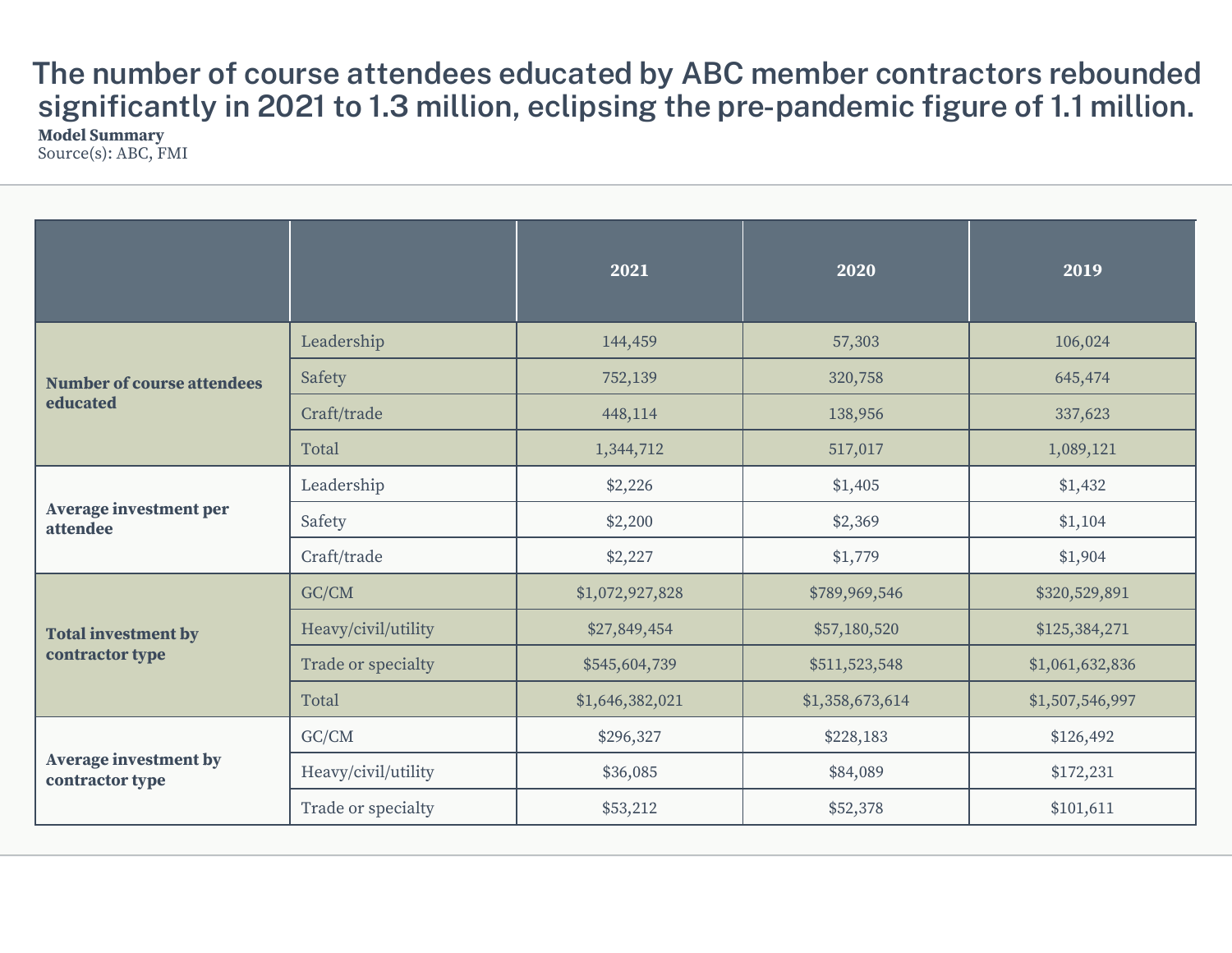#### General contractors and construction managers invested more in workforce development and education than in 2020.

#### **Management Summary**

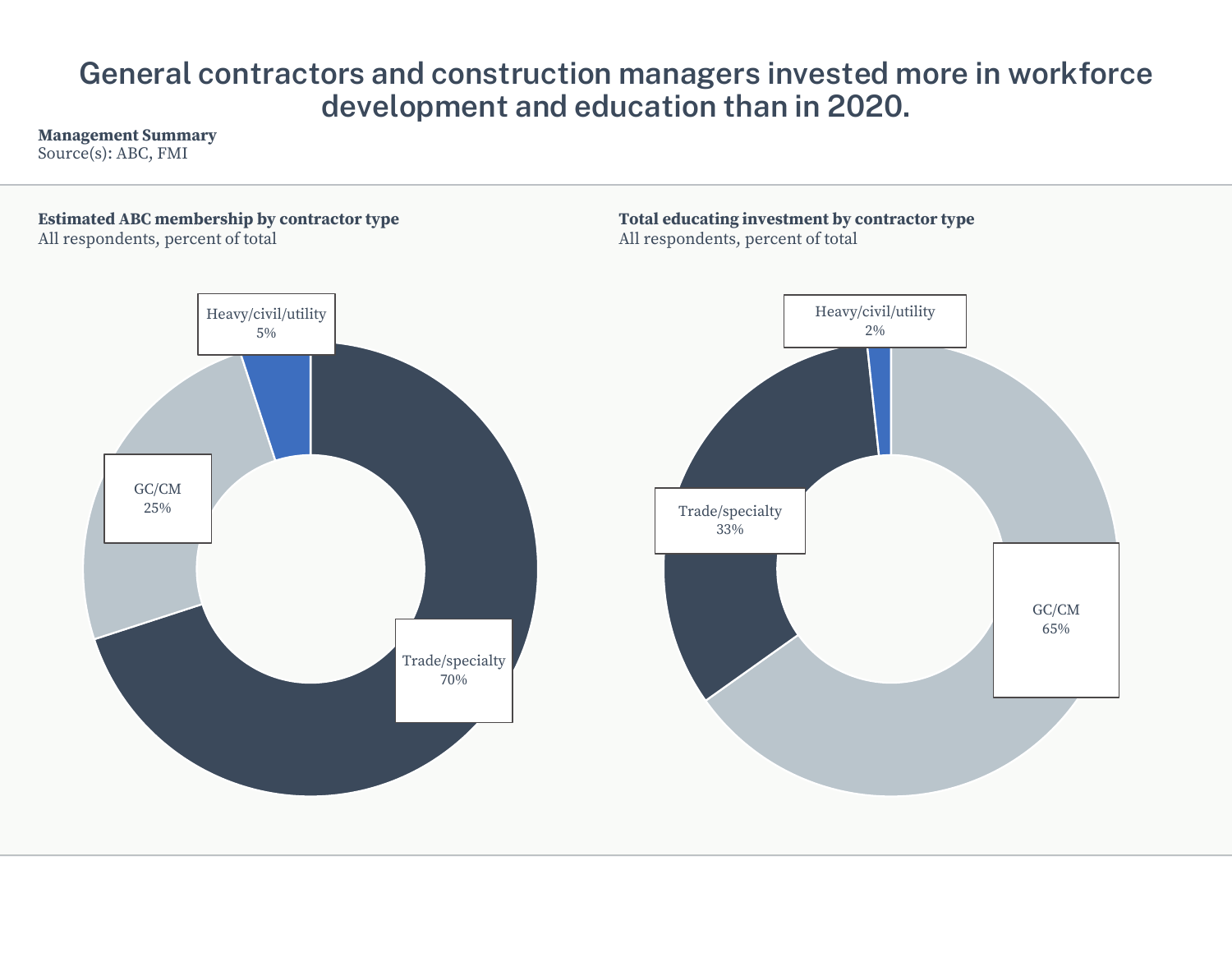## Safety education accounted for the greatest share (56%) of total workforce investment.

#### **Management Summary**

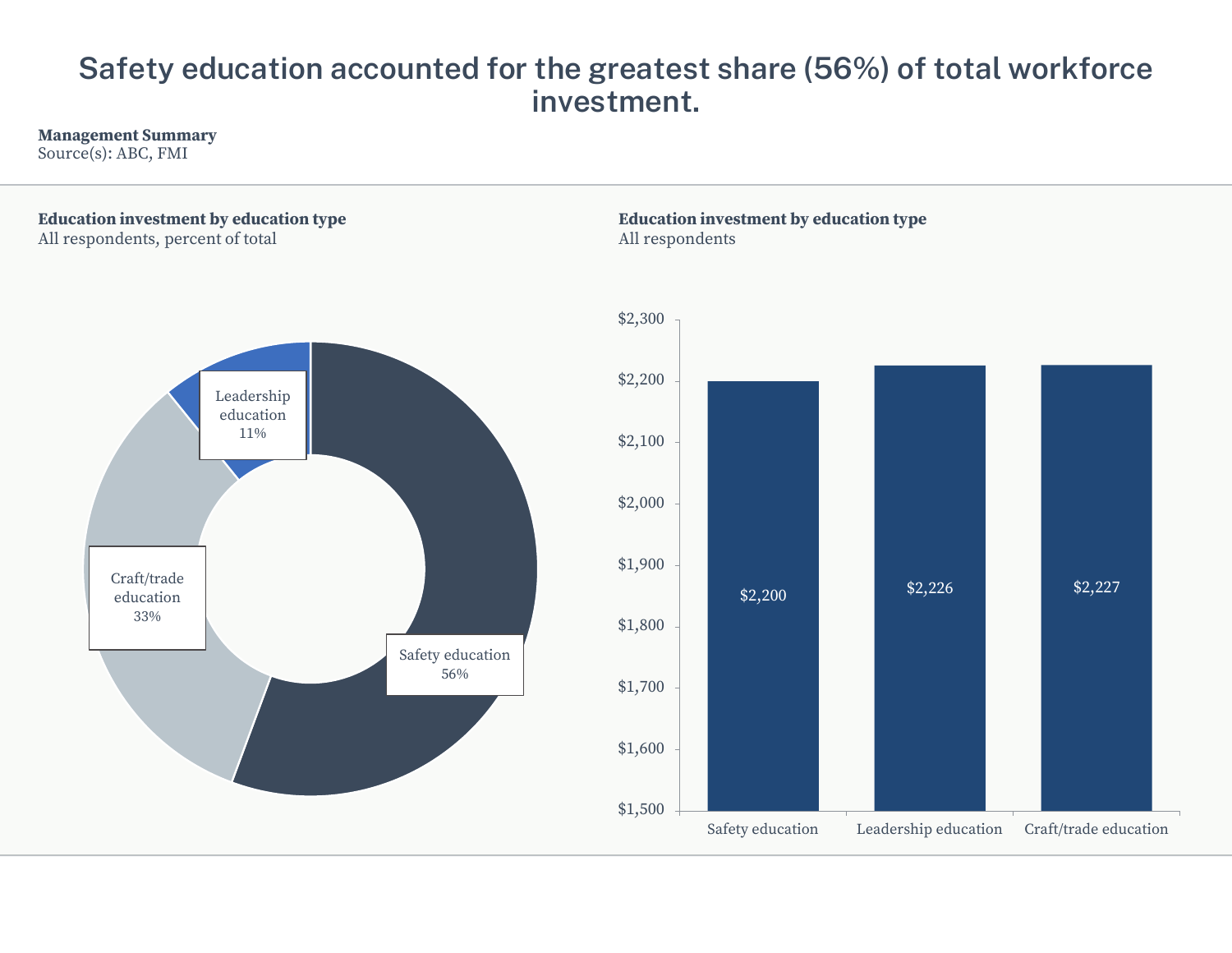#### In 2021, ABC member contractors provided safety education to more than 750,000 course attendees.

#### **Management Summary**

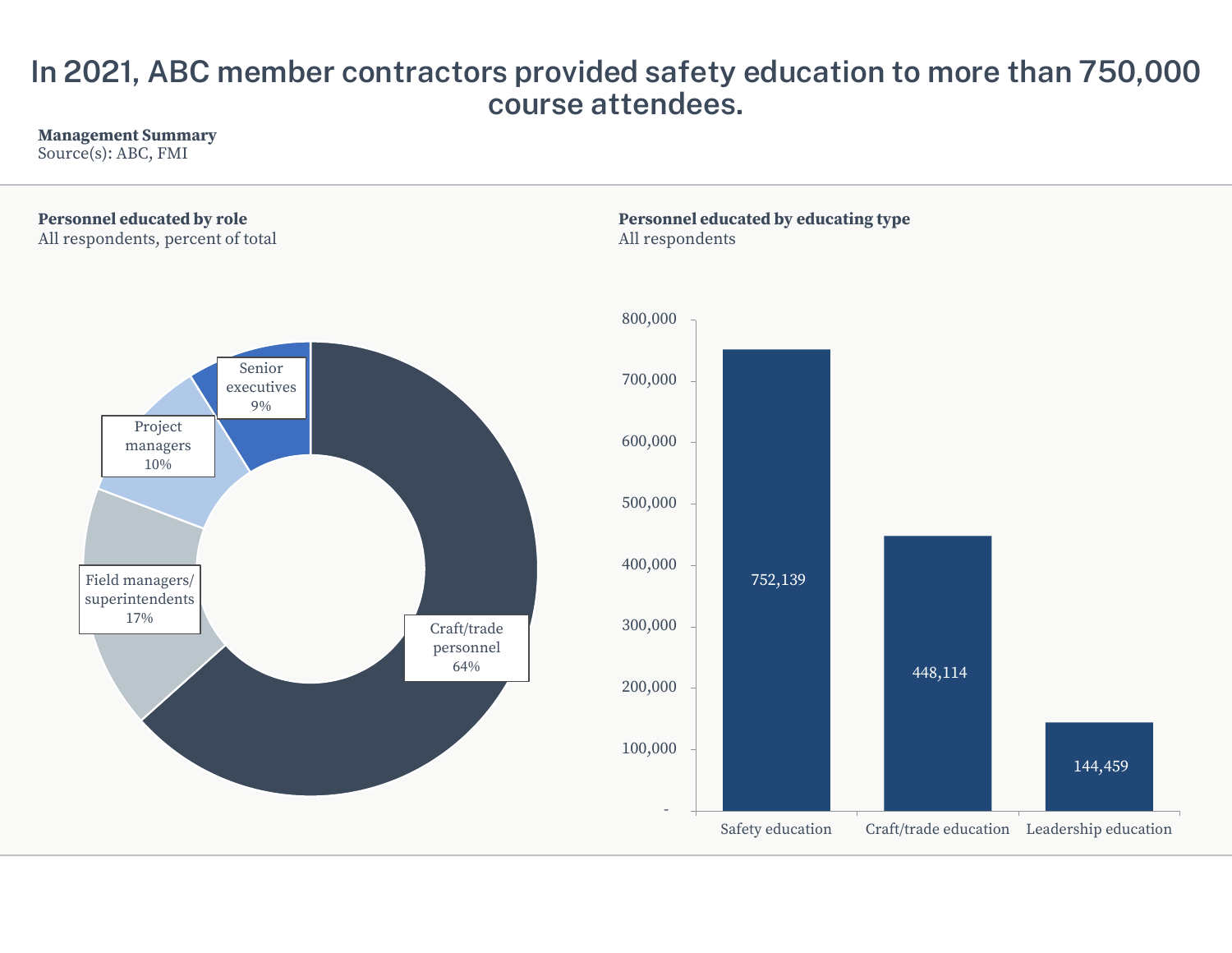## Women in management/supervisory roles increased to 19% in 2021 from 17% in 2020, and women in craft/trade roles increased from 14% to 15% year over year.

**Management Summary** Source(s): ABC, FMI

In your company, what percentage of each type of course attendee are represented by women? All respondents, average percentage

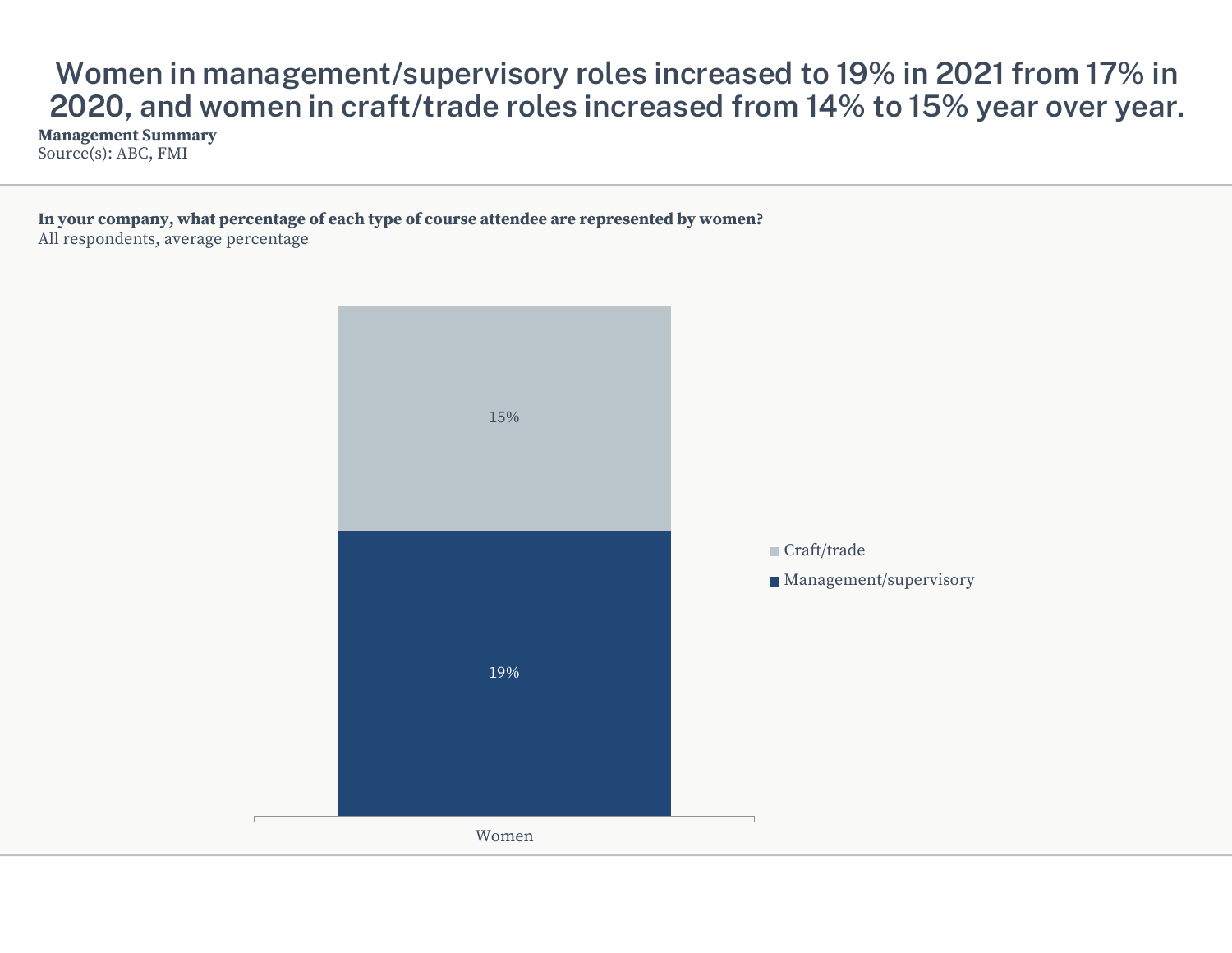

# Key Findings

*Section 2*

**fmiconsulting.com**

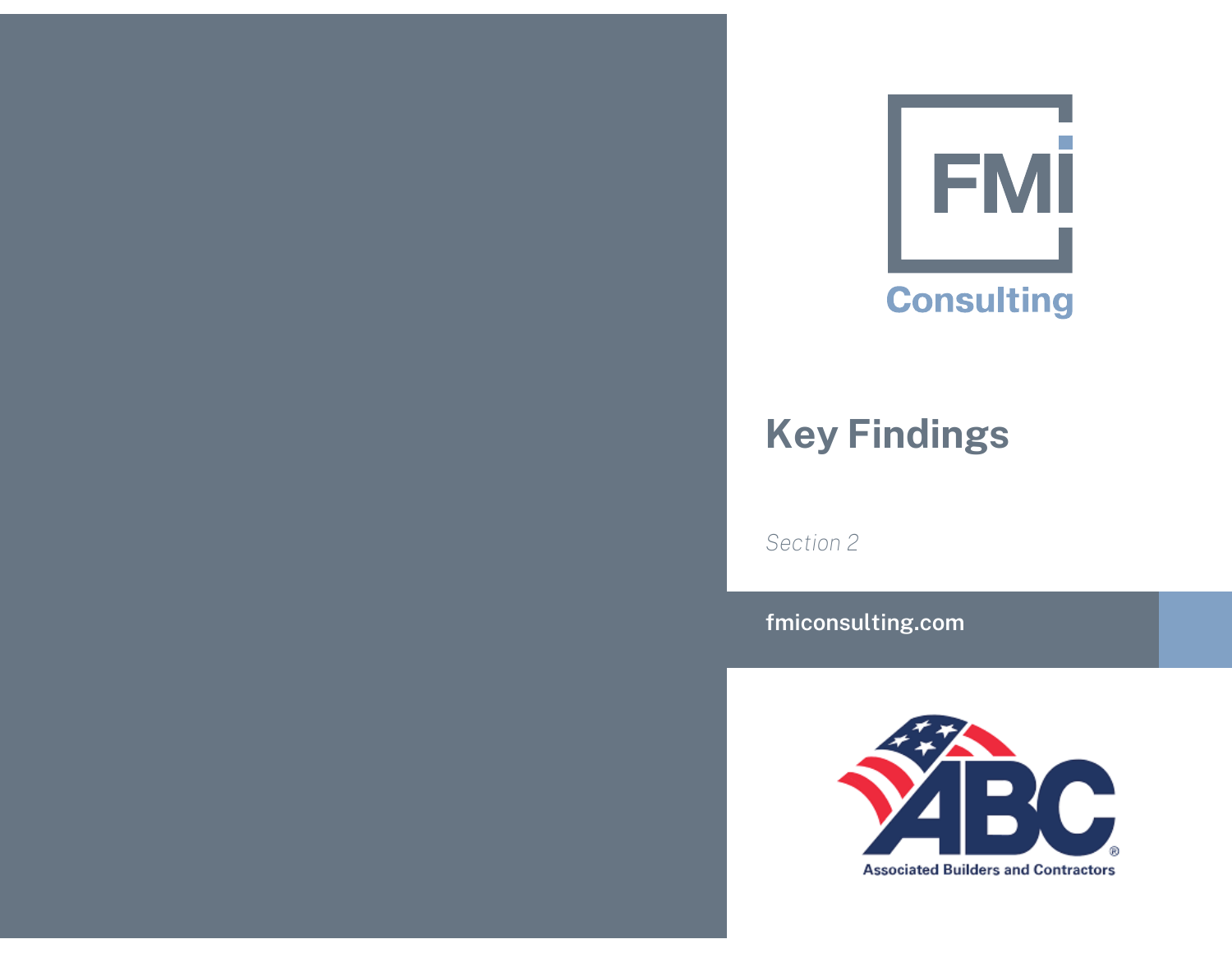

# **Workforce** Development

**fmiconsulting.com**

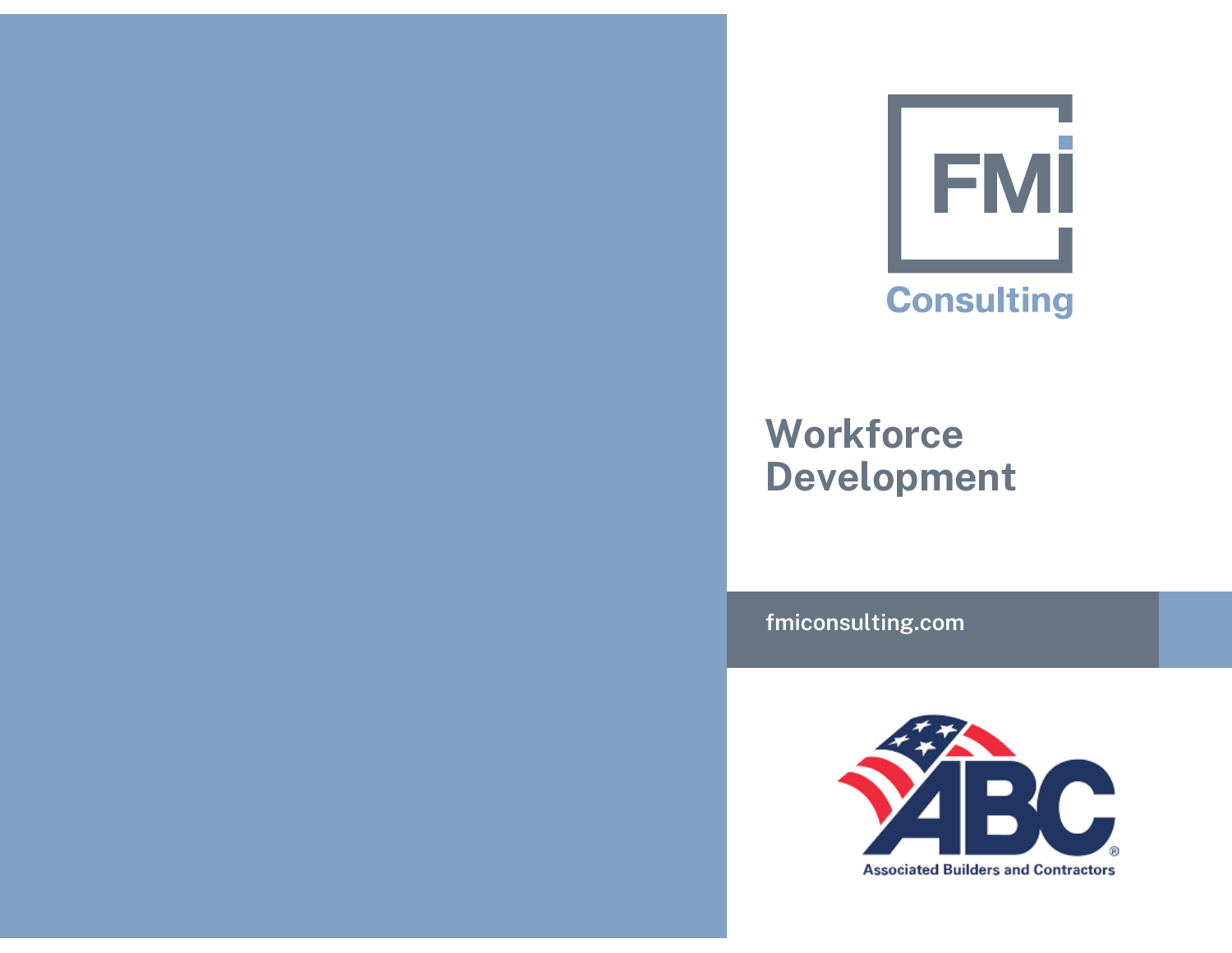#### ABC member contractors invested an average of \$112,412 on workforce development in 2021, compared to \$94,495 in 2020.

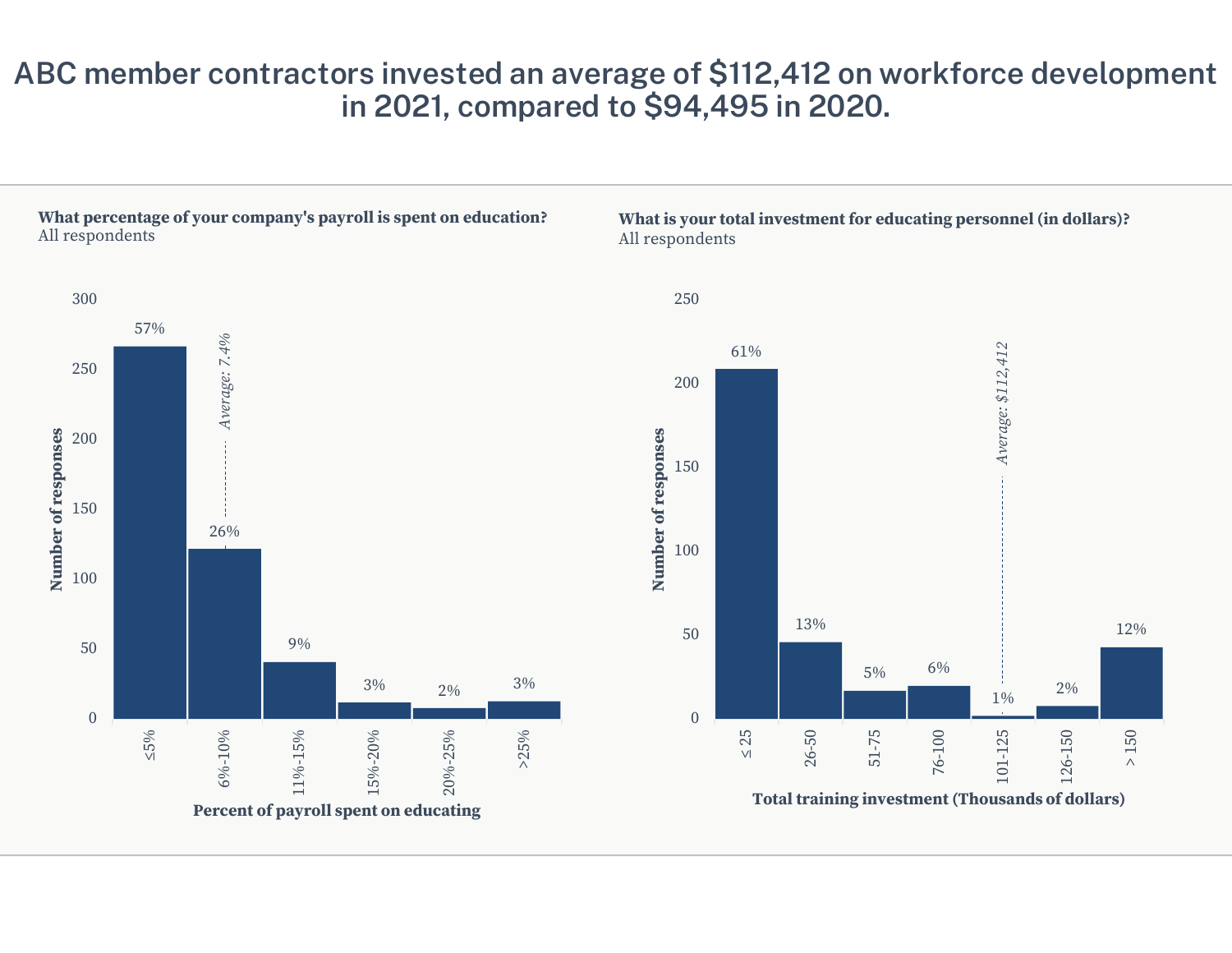#### ABC member contractors educated almost four times as many craft/trade personnel than the next highest position group (field managers/superintendents).

How many personnel in each of the following groups receive education in a year? All respondents

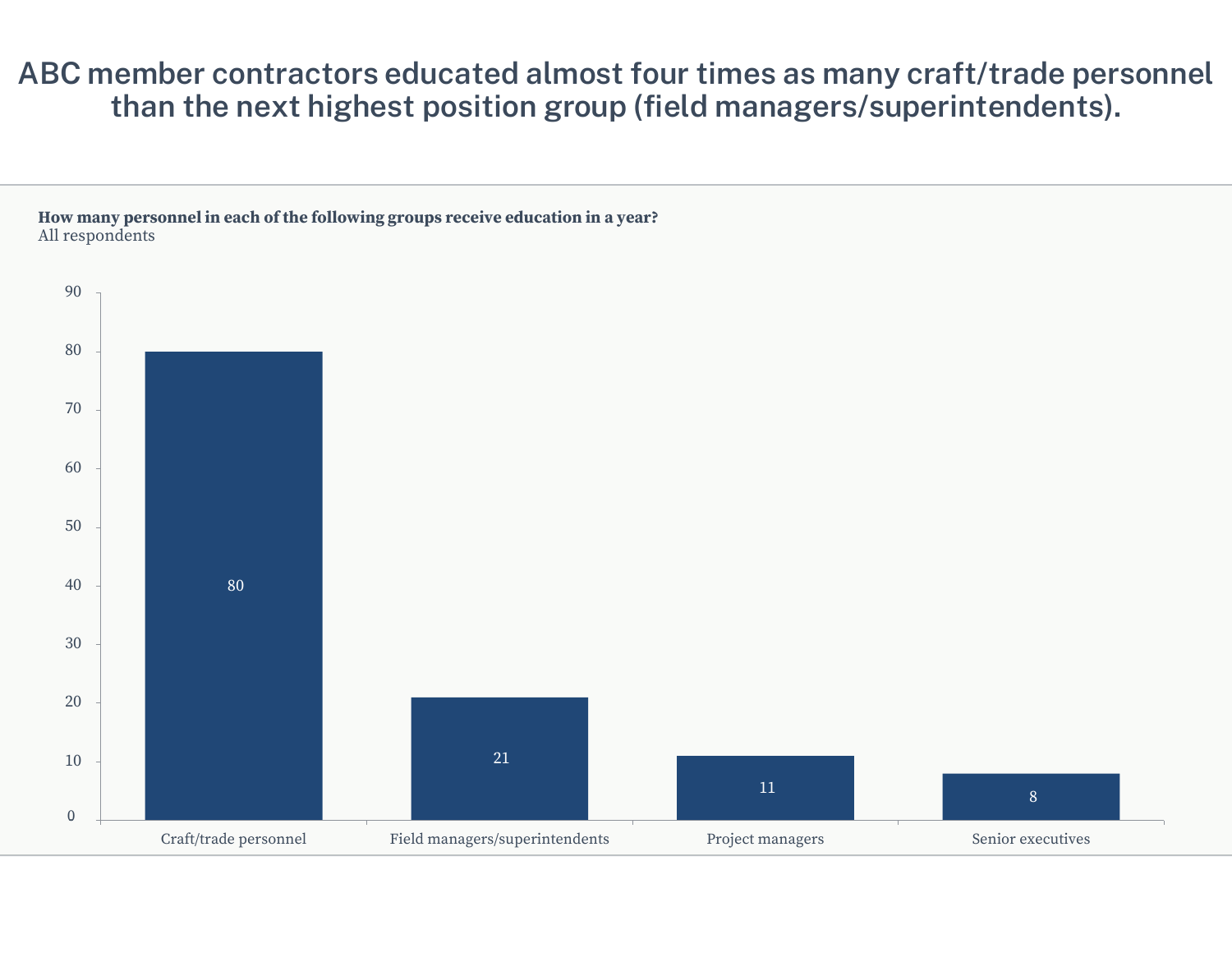#### **In 2021, ABC member firms invested in safety education for 51 course attendees, on average.**

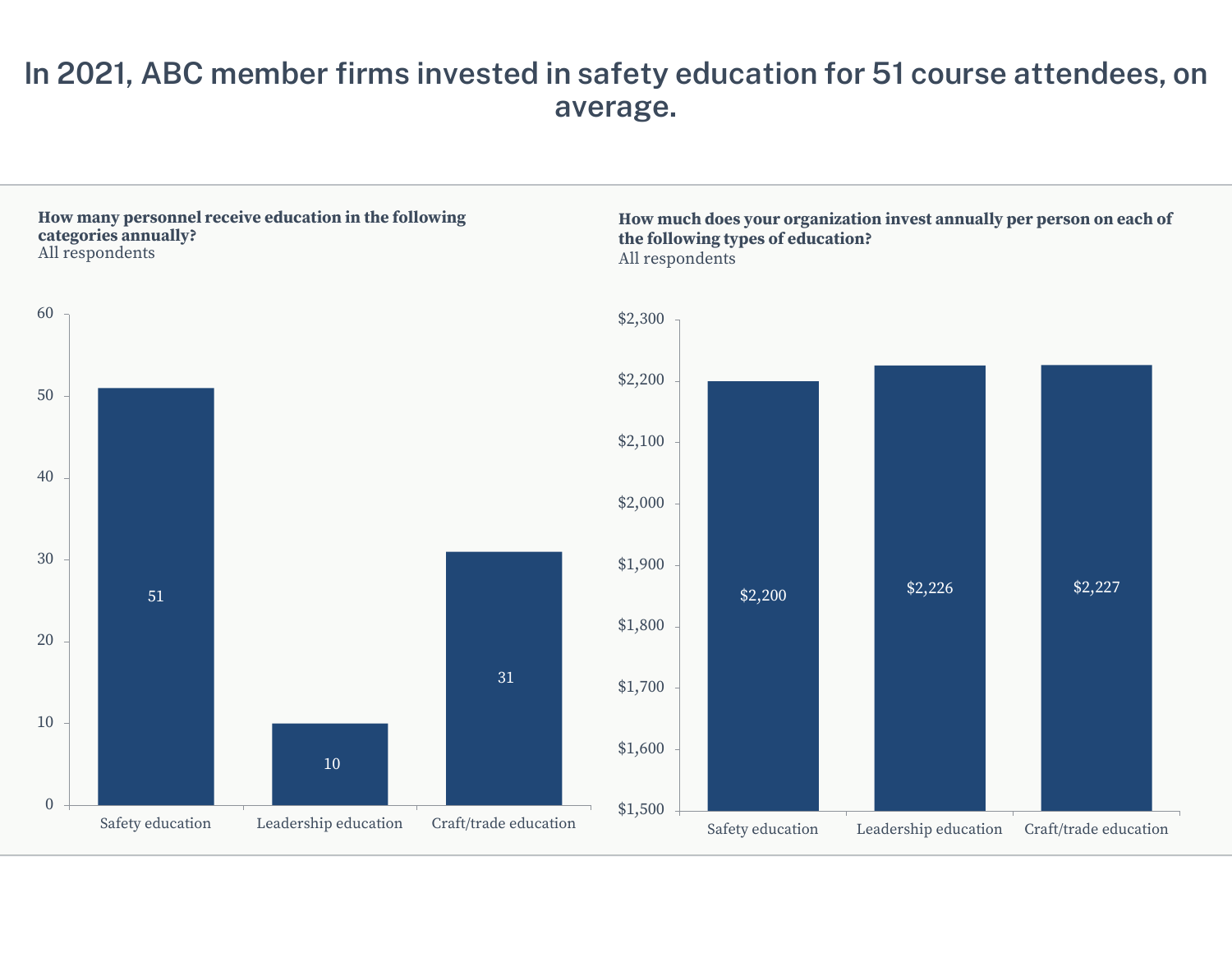## Over half of respondents (61%) reported a labor shortage that is severe or higher, citing an exodus of baby boomers as the top contributor.

#### How severe is the skilled labor shortage facing your company or organization?

All respondents, percent of total

Which of the following factors have increased the severity of the skilled labor shortage facing your company or organization? Choose up to three. All respondents, percent of total

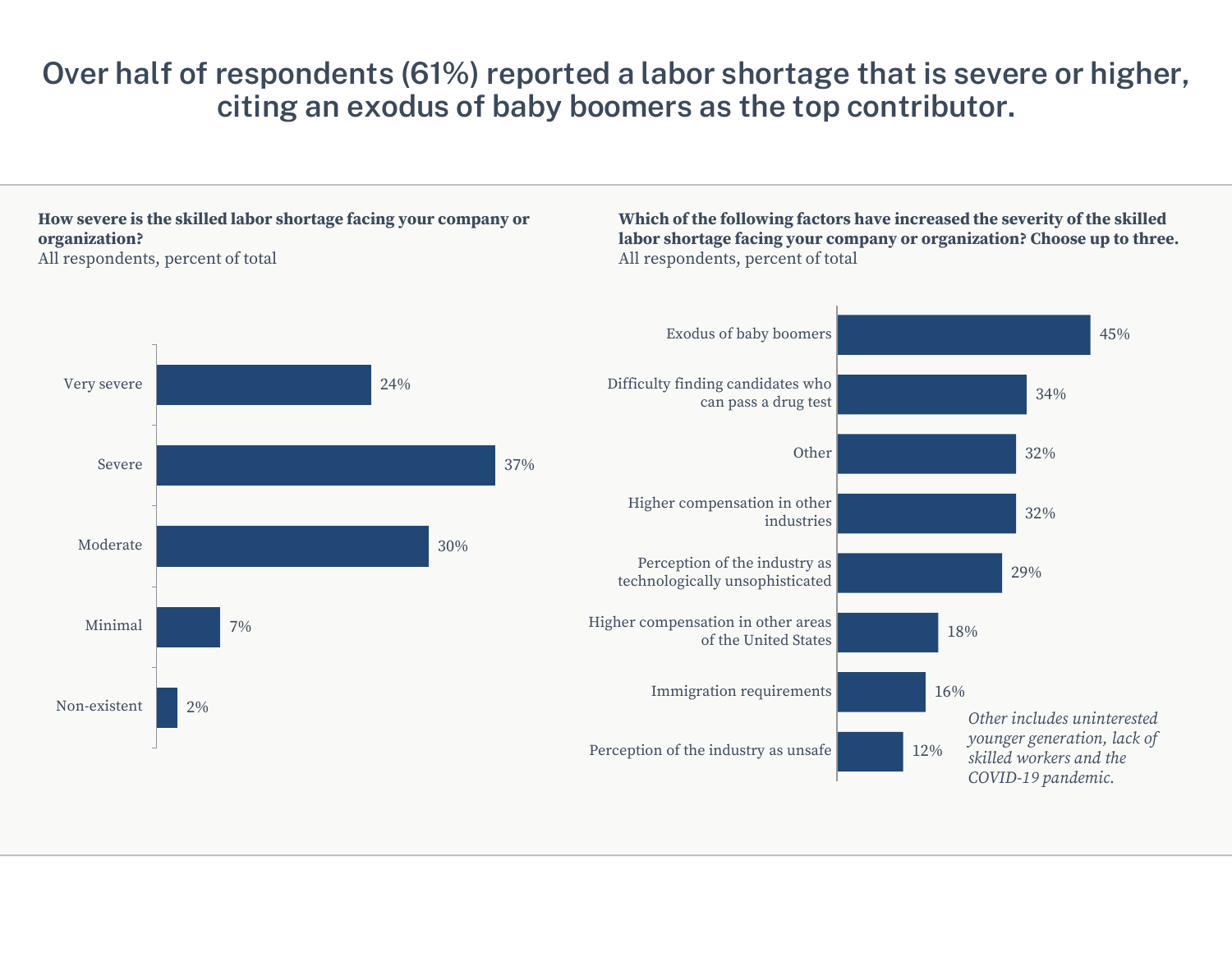## Just over half of respondents (51%) employed reentering or second chance citizens.

Do you employ reentering or second chance citizens (e.g., ex-felons)?<br>All respondents, percentage of total

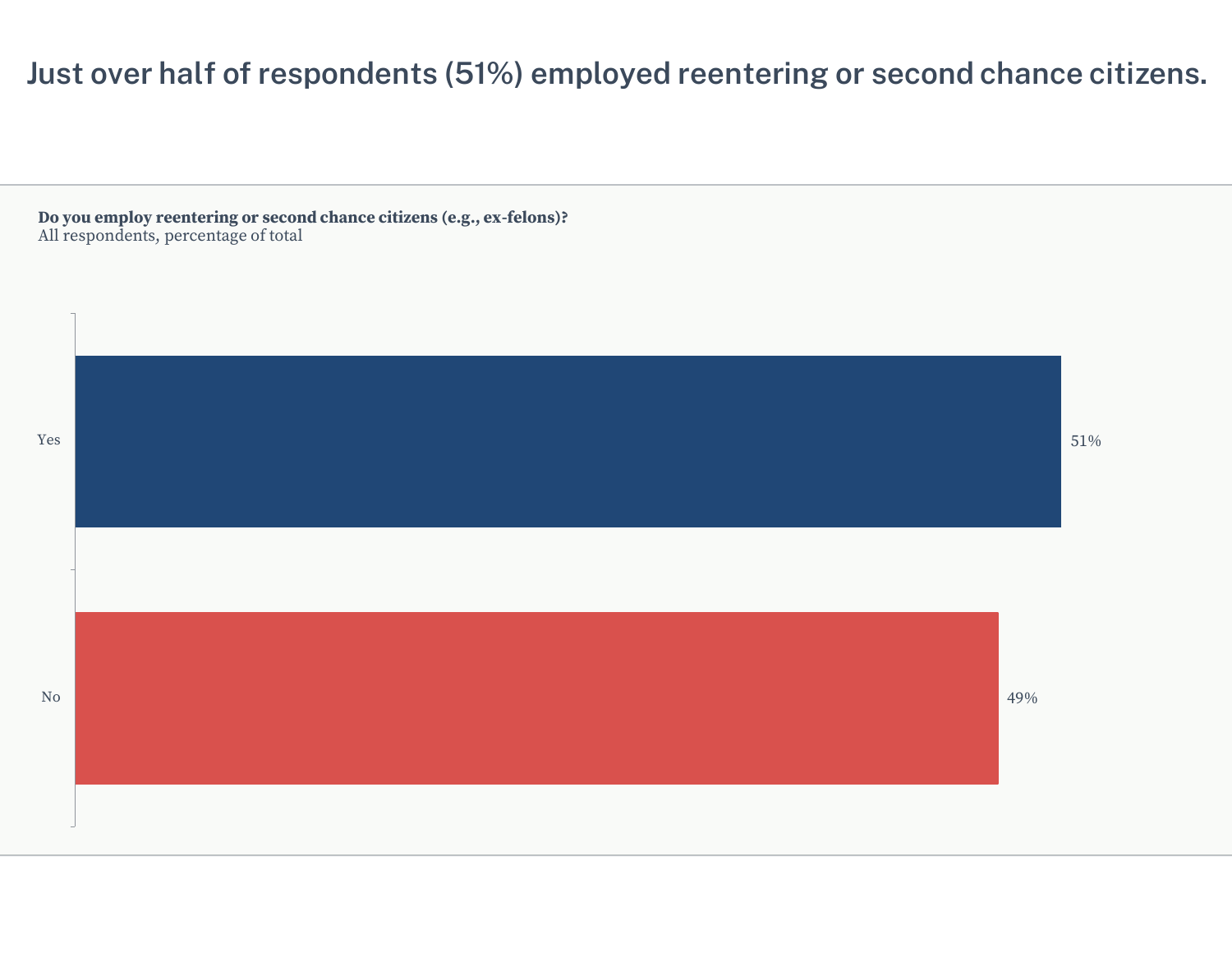

# Development Practices

**fmiconsulting.com**

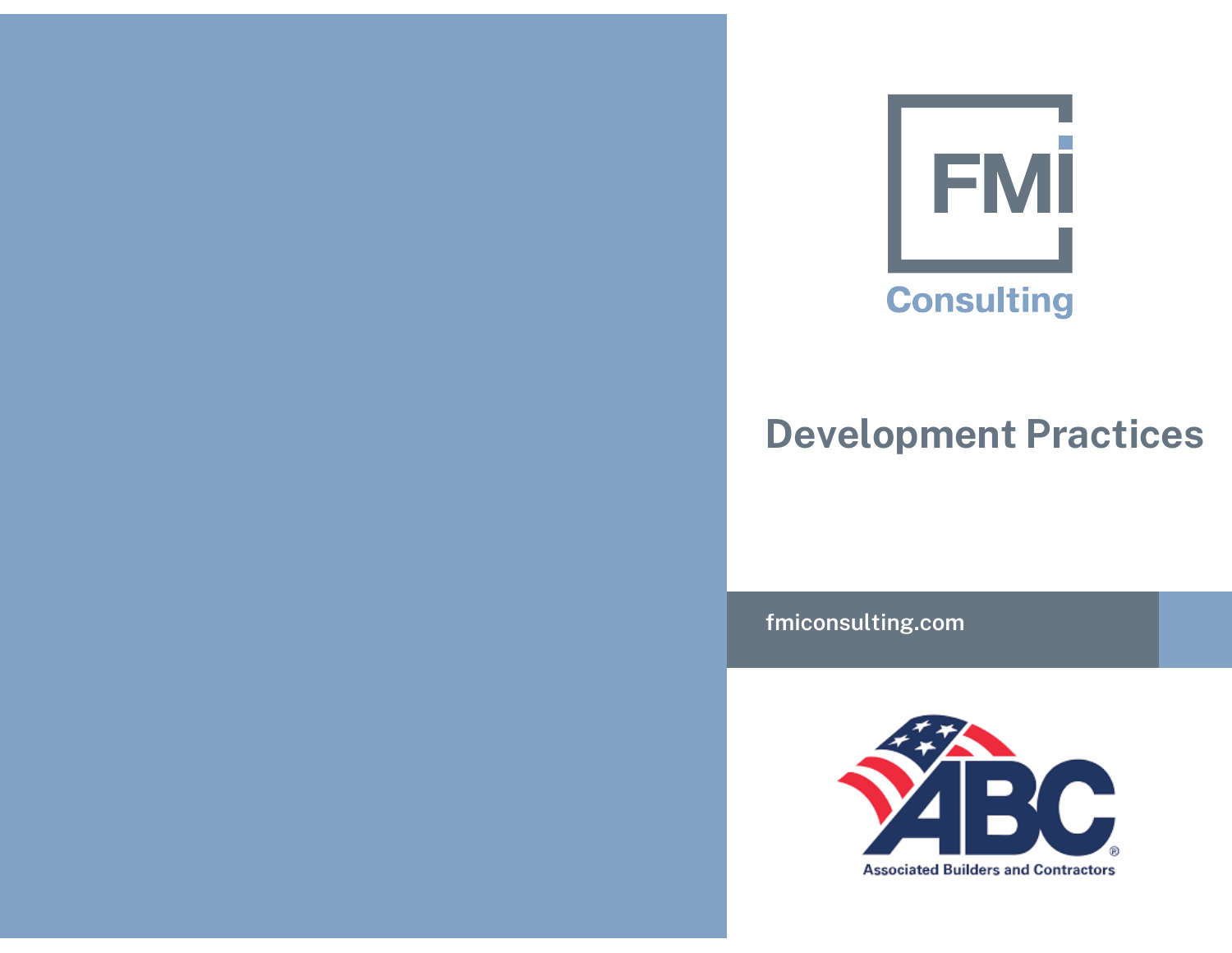## Most respondents in the survey targeted high school students, graduates and/or people with a GED diploma for recruitment.

Which of the following groups of people has your company targeted for outreach, recruitment or education? Please select all that apply. All respondents, percent of total

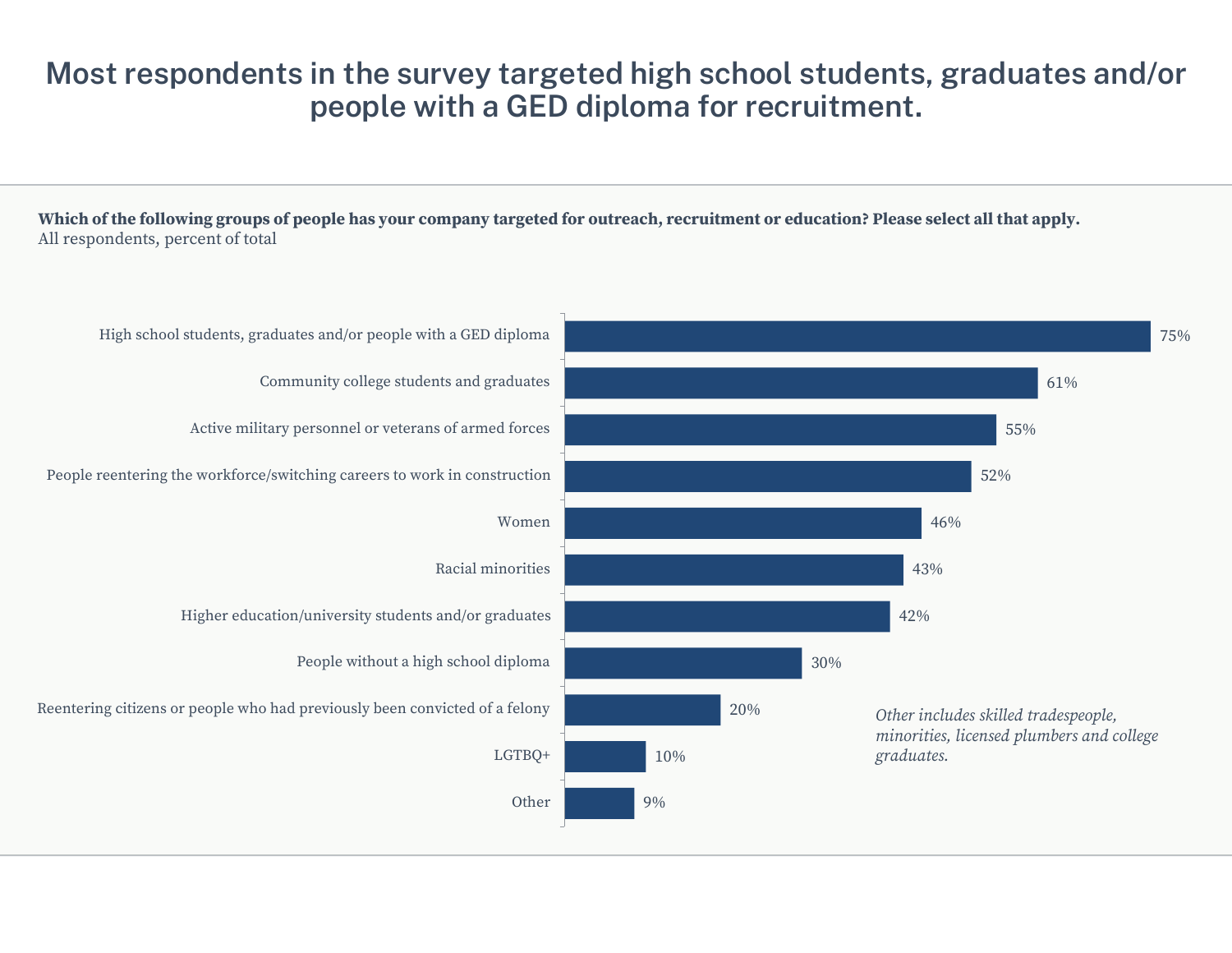#### Over two-thirds of respondents had a registered apprenticeship program validated by the state or federal Department of Labor.

Does your company have a registered apprenticeship program that is validated by the state or federal Department of Labor? Select all that apply. All respondents, percent of total

Does your company have a nonregistered apprenticeship or craft education program? Select all that apply. All respondents, percent of total

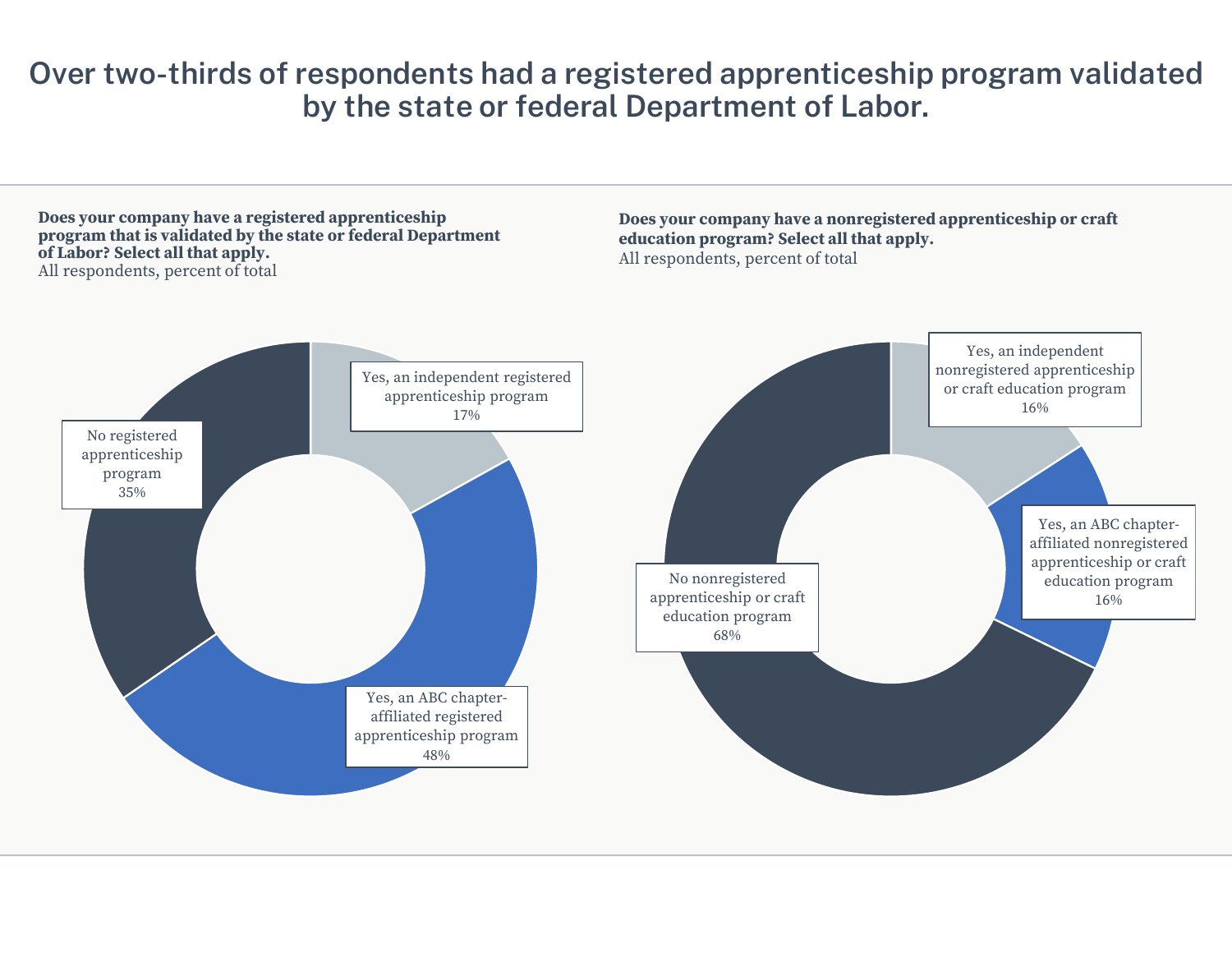## ABC member firms partnered with college/universities and high schools/career and technical education programs most frequently for internship programs.

Does your organization participate in internships programs in the **United States?** All respondents, percent of total

#### What types of entities do you partner with for your internship program? Select all that apply. All respondents, percent of total

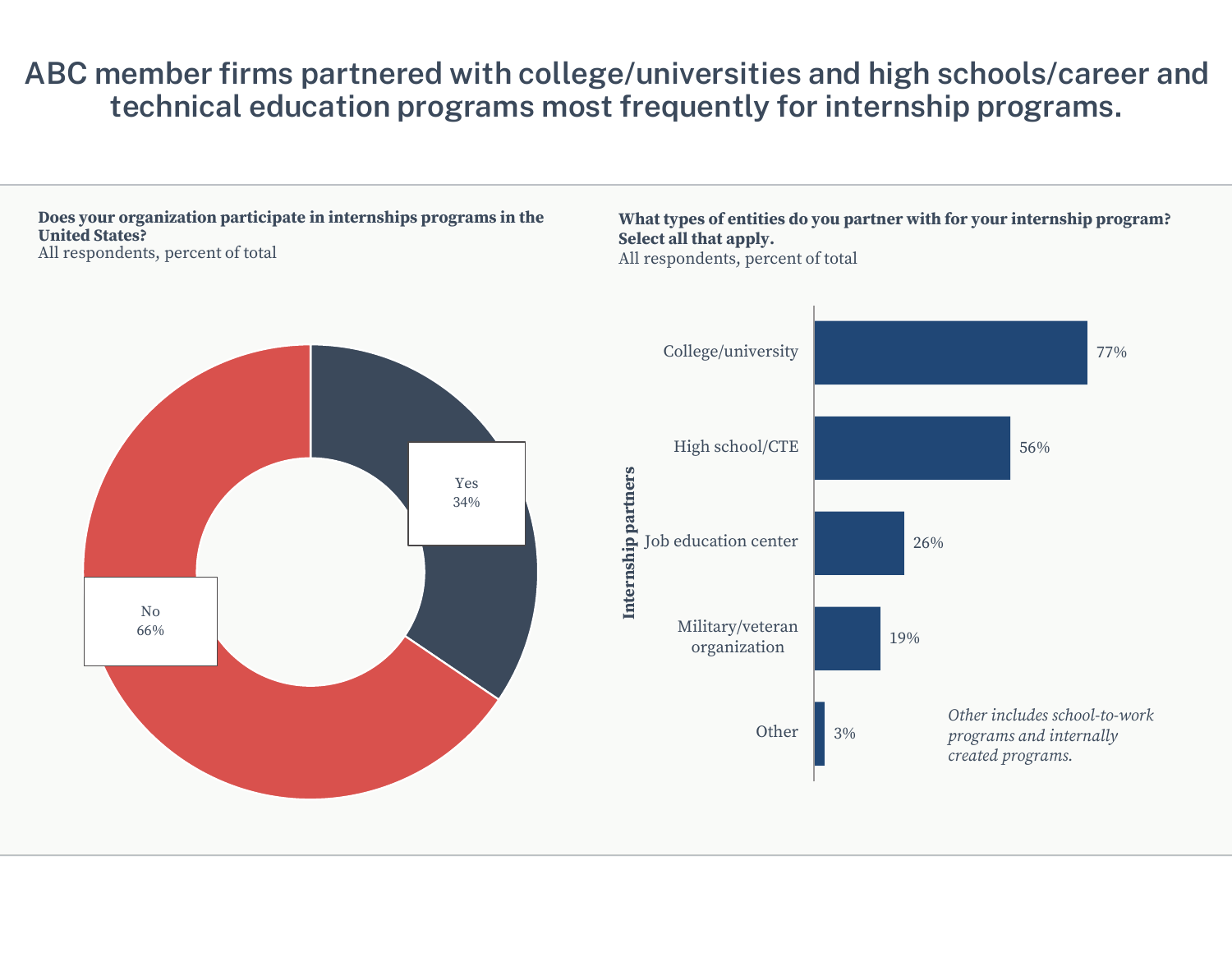## 85% of internships were paid, with most internships dedicated to craft/trade and project management positions.

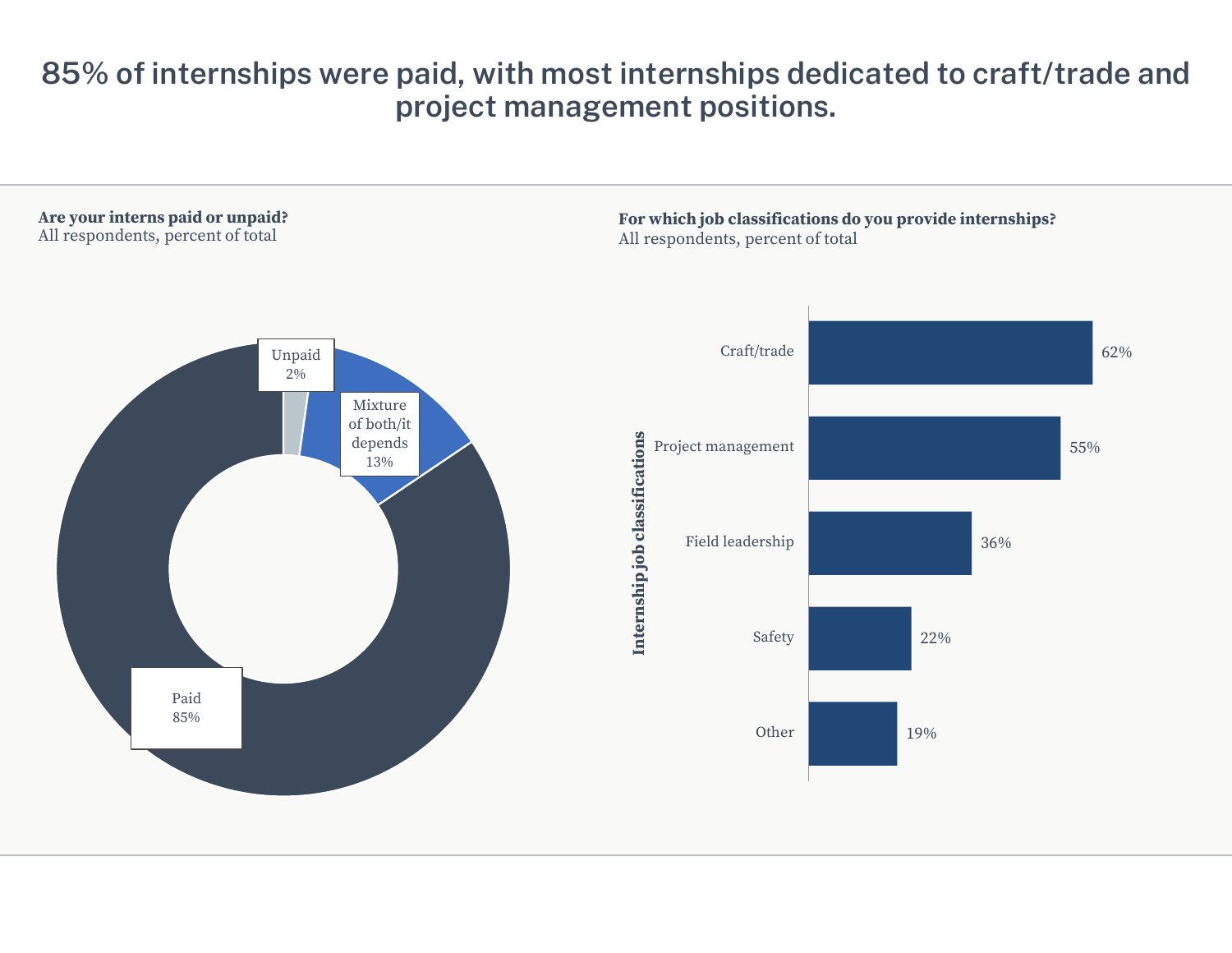## 70% of respondents reported that the biggest obstacle to delivering education is busy schedules.

Which of the following obstacles are limiting your ability to deliver education and/or participate in outreach (career fairs, awareness events, education boards, etc.)? Select up to three. All respondents

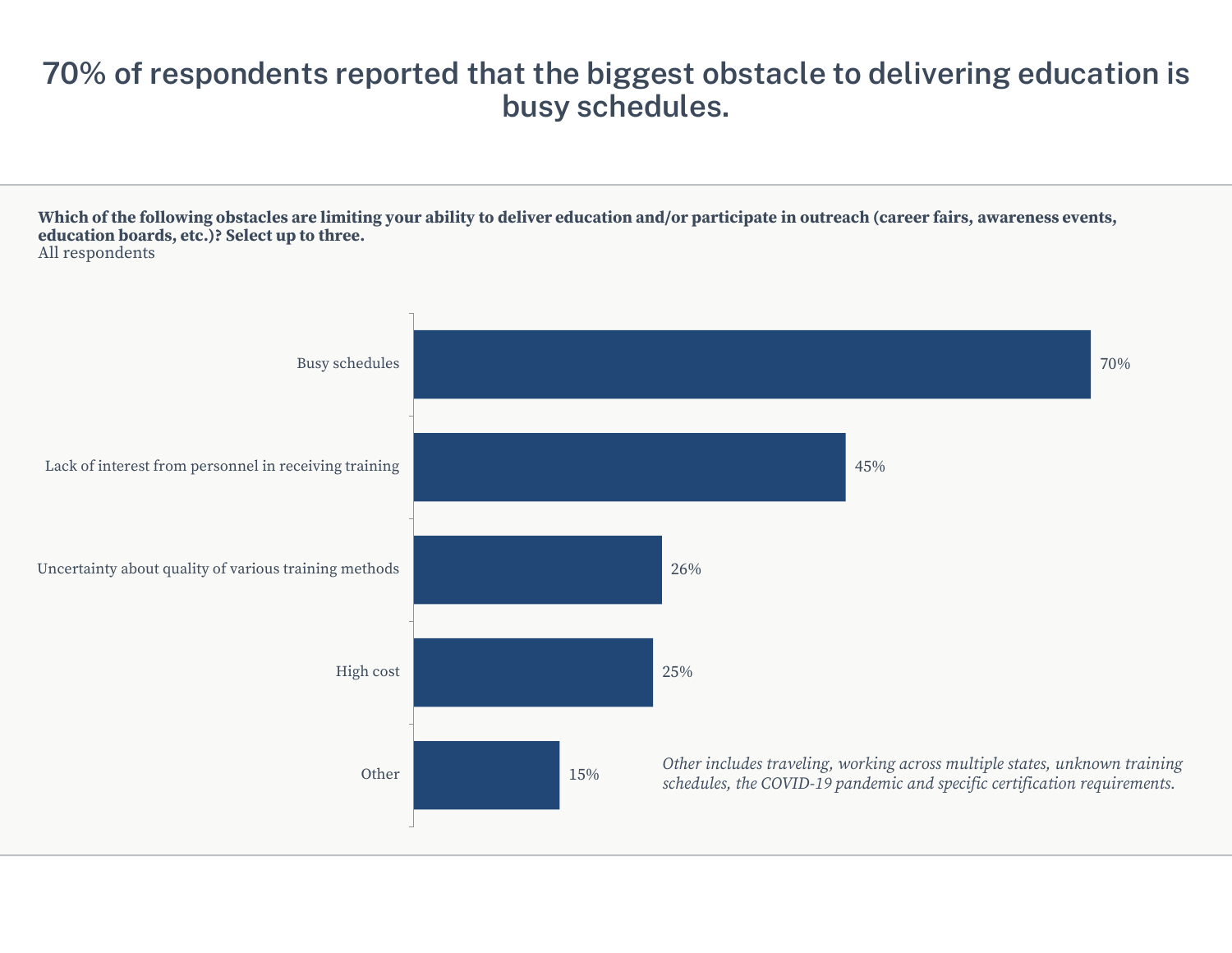#### Face-to-face, instructor-led, outside providers and on-the-job training were the most utilized methods to educate personnel.

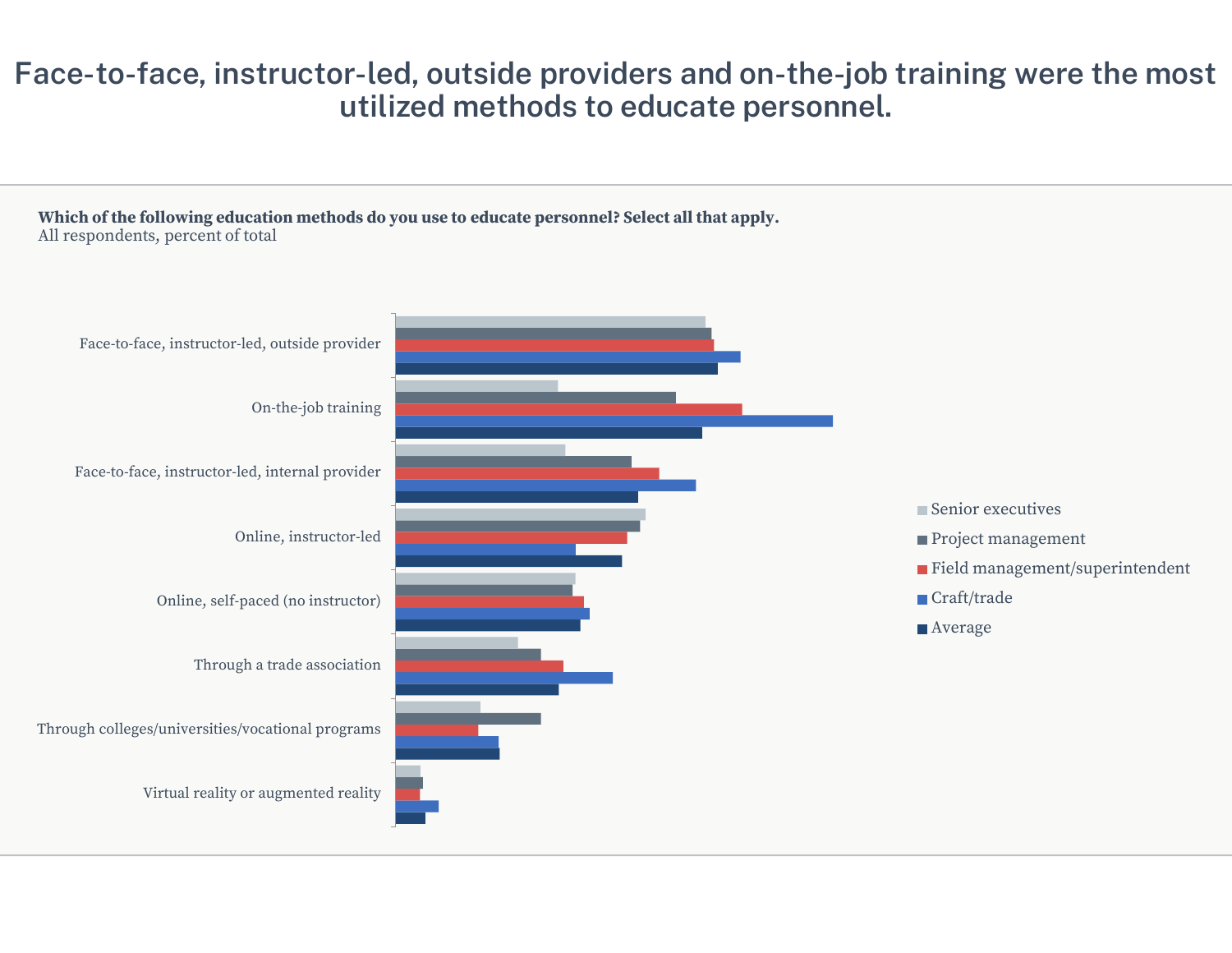#### Almost 90% of respondents have used virtual reality or augmented reality for safety education.

Which of the following types of virtual reality or augmented reality have you used for education? Select all that apply. All respondents, percent of total

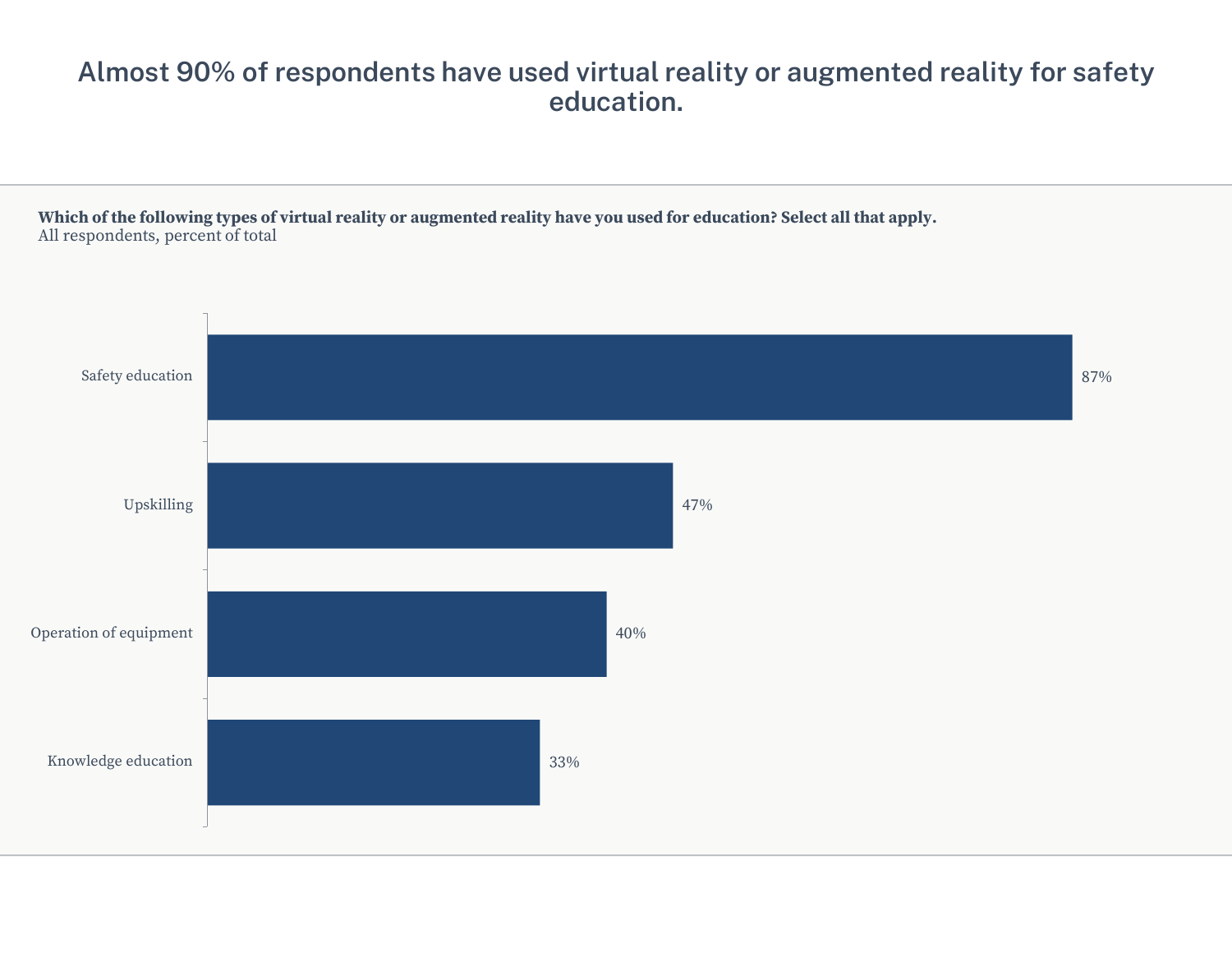Challenging, engaging and effective were the most commonly used words to describe respondents' experiences with virtual or augmented reality.

Which two or three words would you use to describe your experience with virtual reality or augmented reality for education? All respondents

# relates emerging limited actual expensive needed intriguing realistic interesting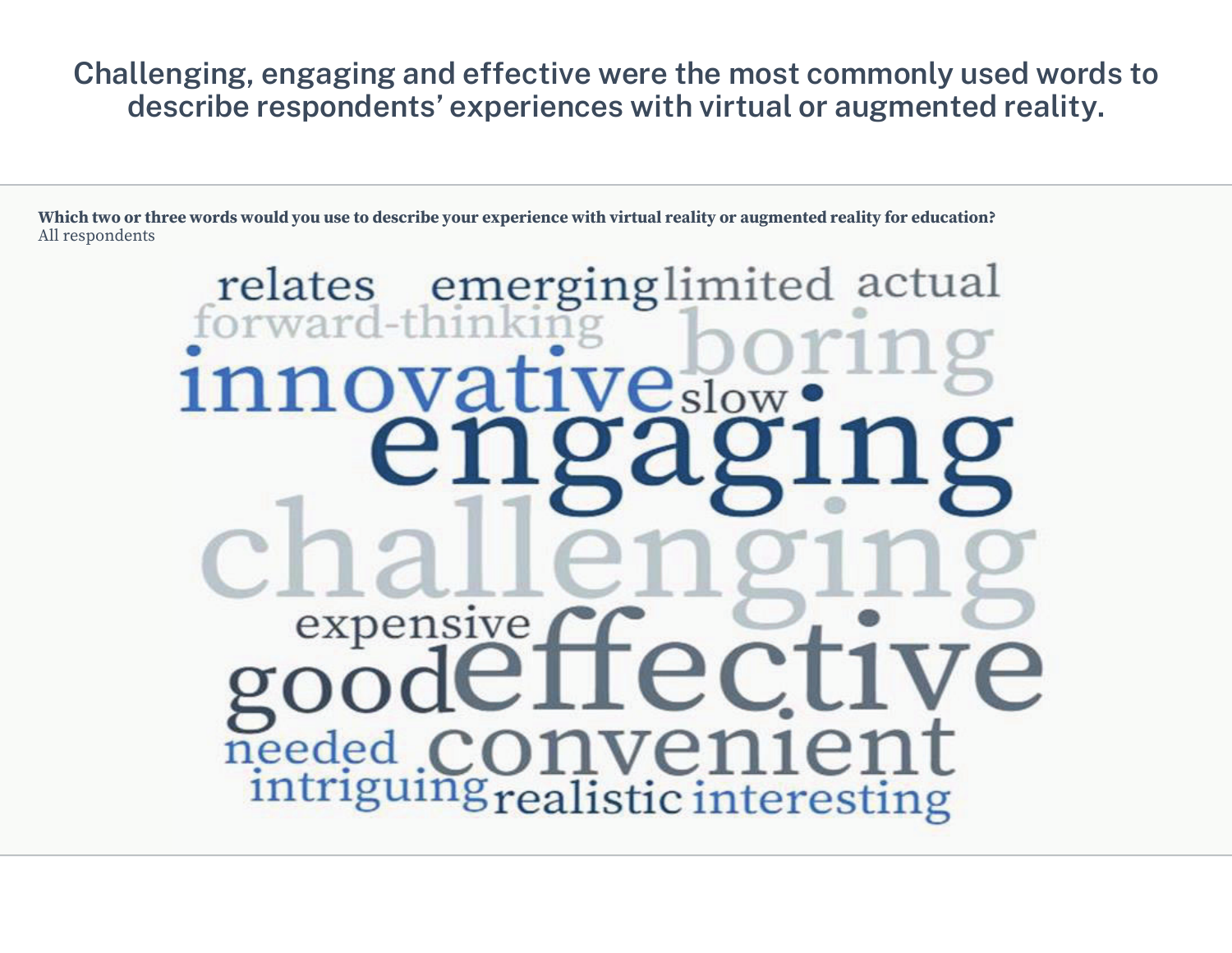#### In the past year, the highest percentage of personnel education was for those who lacked a high school diploma, at 11%.



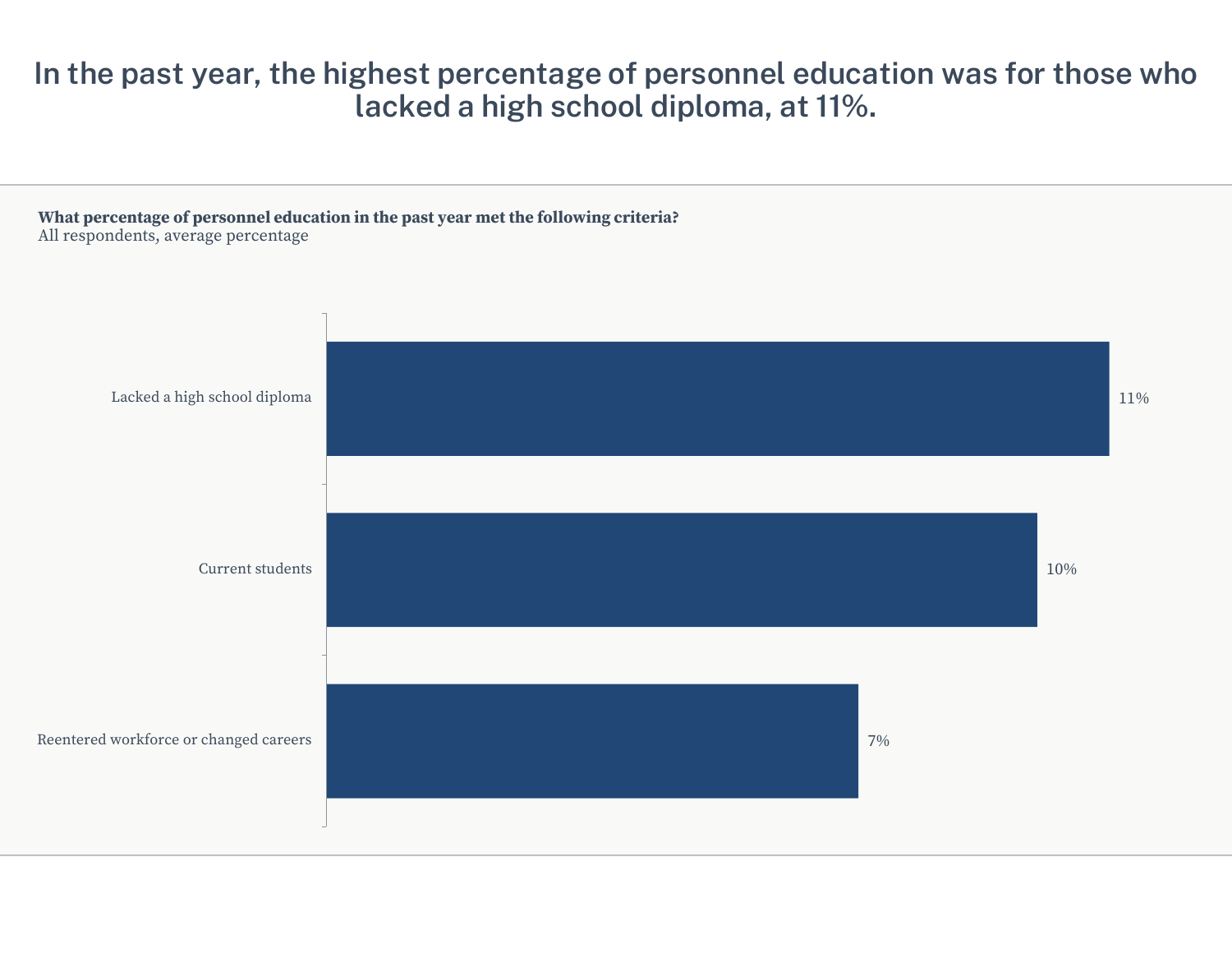

# Contractor Survey Demographics

*Section 3*

**fmiconsulting.com**

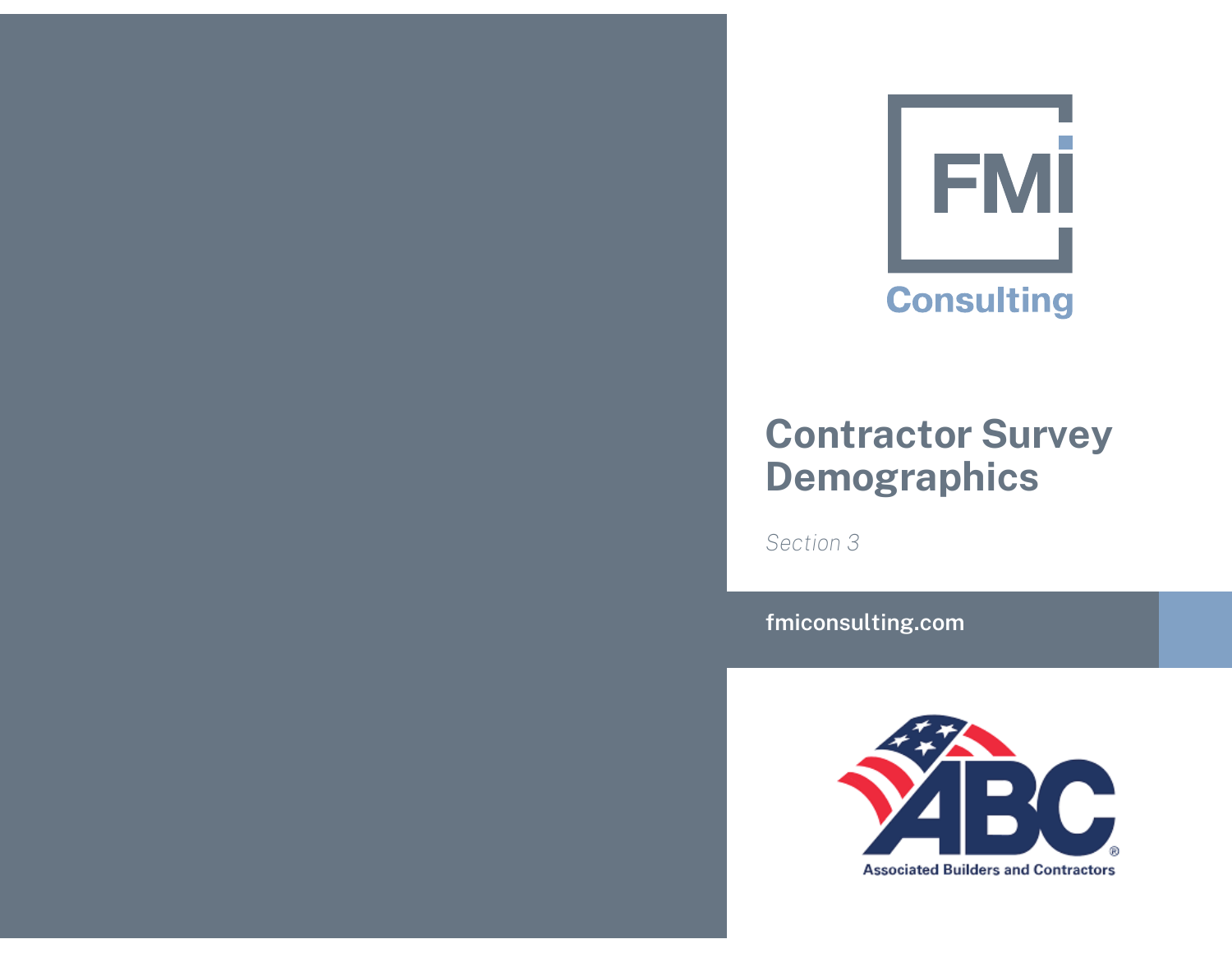## Specialty trade, electrical and general contractors comprised the majority of respondent company types, and 51% of respondents were presidents/CEOs.

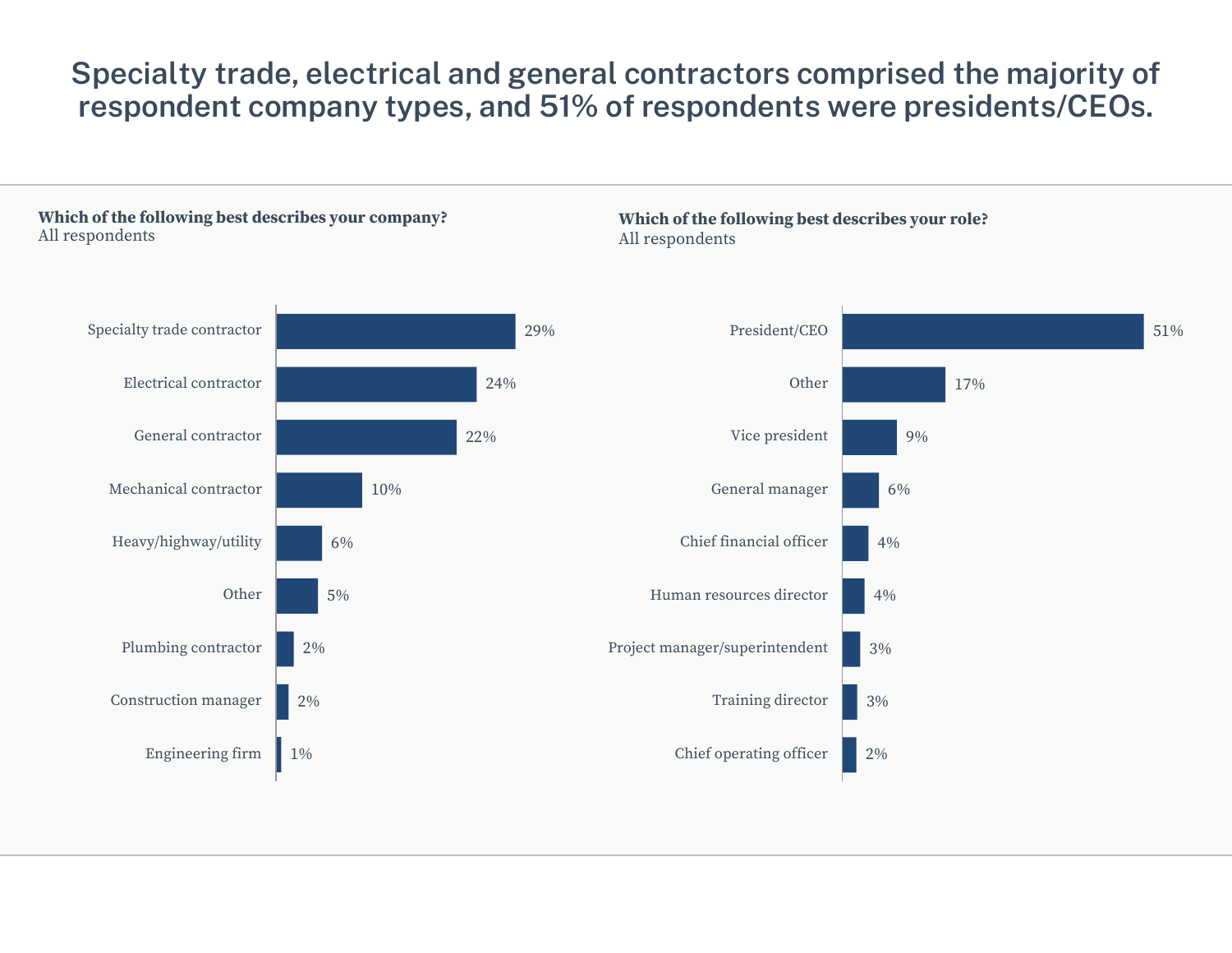## More than half of respondents reported annual revenue of less than \$10 million or employing fewer than 50 people.

#### Which of the following best describes your company's annual construction revenue?

All respondents, percent of total

#### How many people are employed (both hourly and salary) by your company at its seasonal peak? All respondents, percent of total



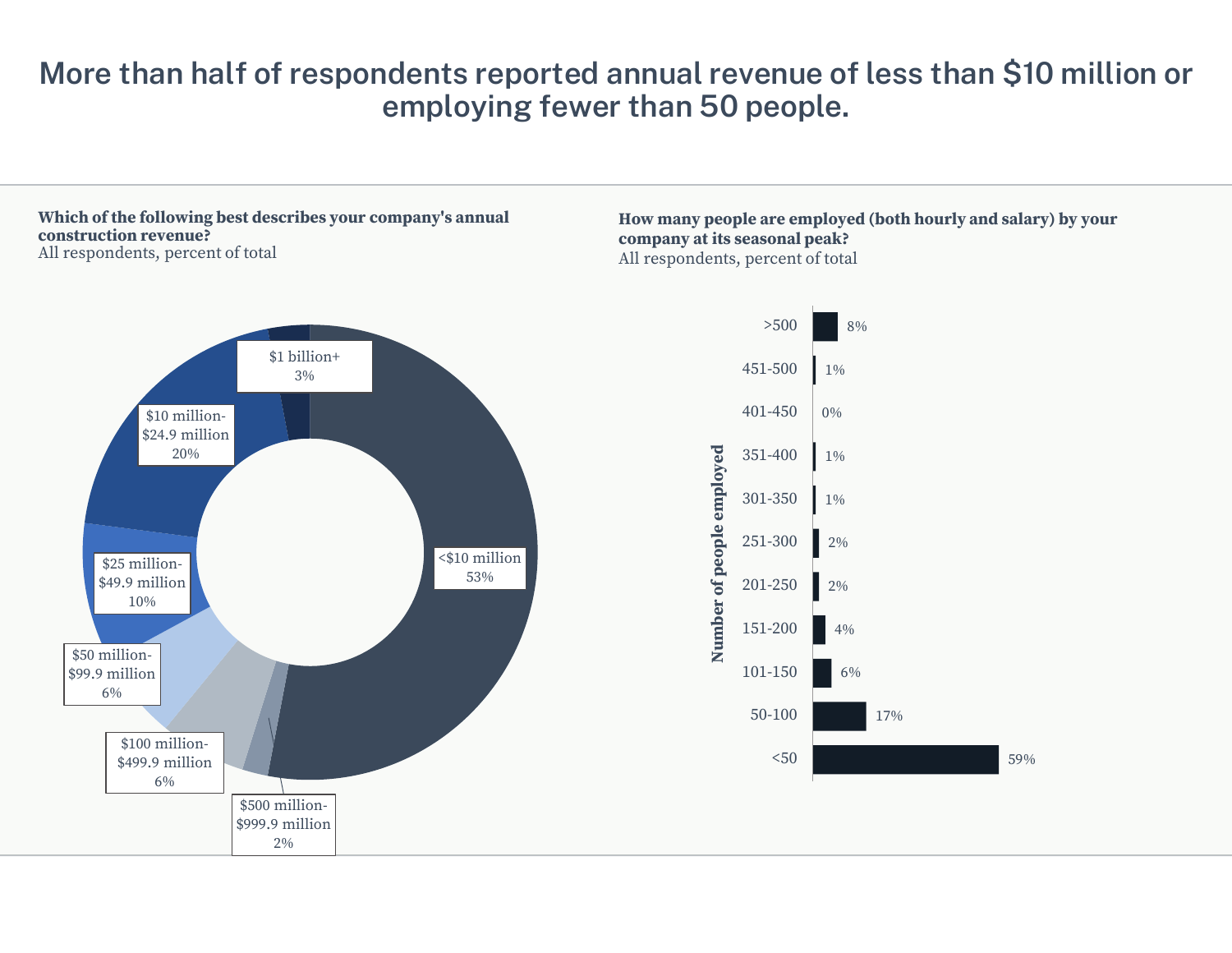## Most craft/trade course attendees were identified to be of White or Hispanic origin.

In your company, what percentage (%) of craft/trade course attendees are of the following race/ethnic groups? All respondents, average percentage

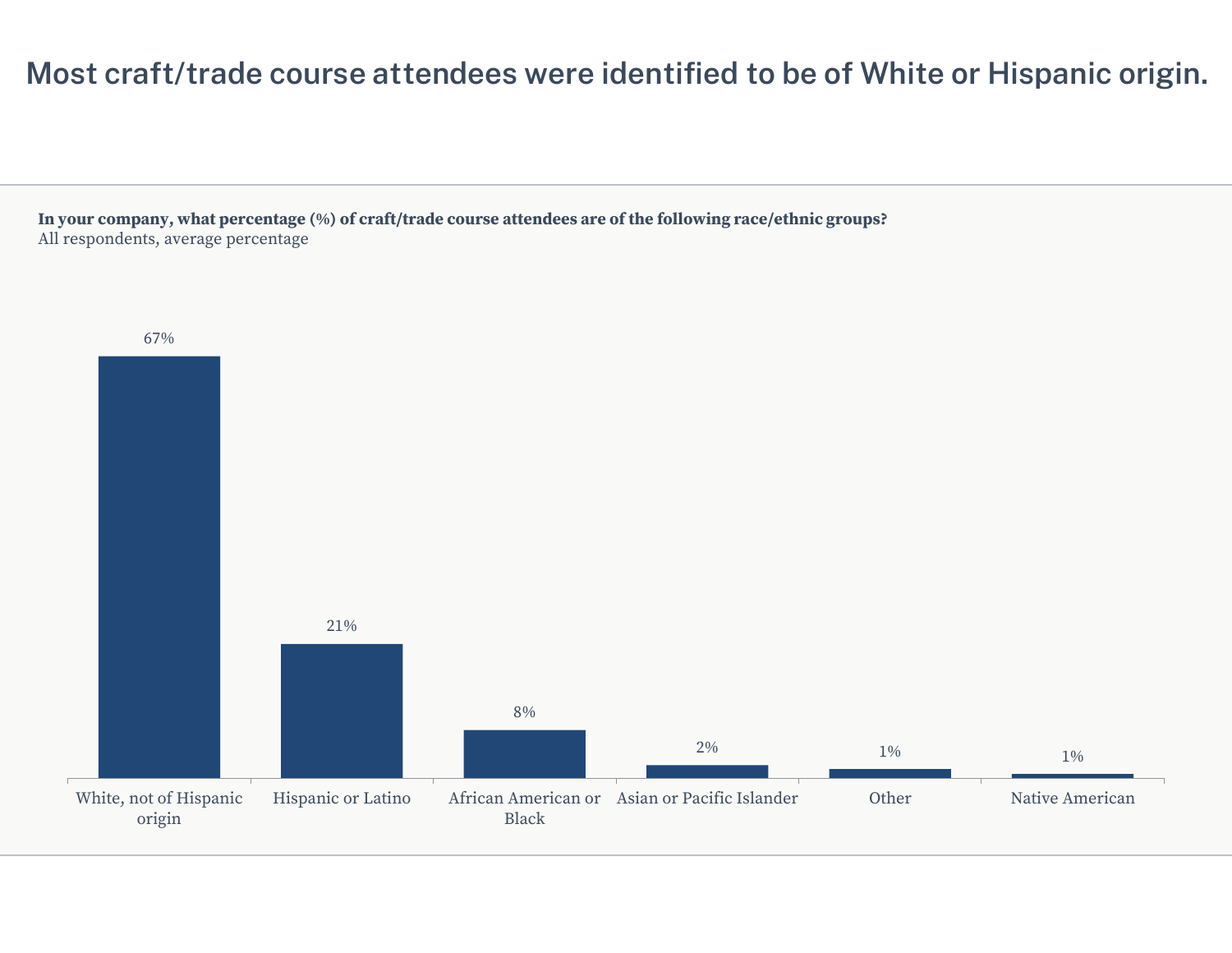## Employees ages 30 to 39 comprise the largest share of member workforces.